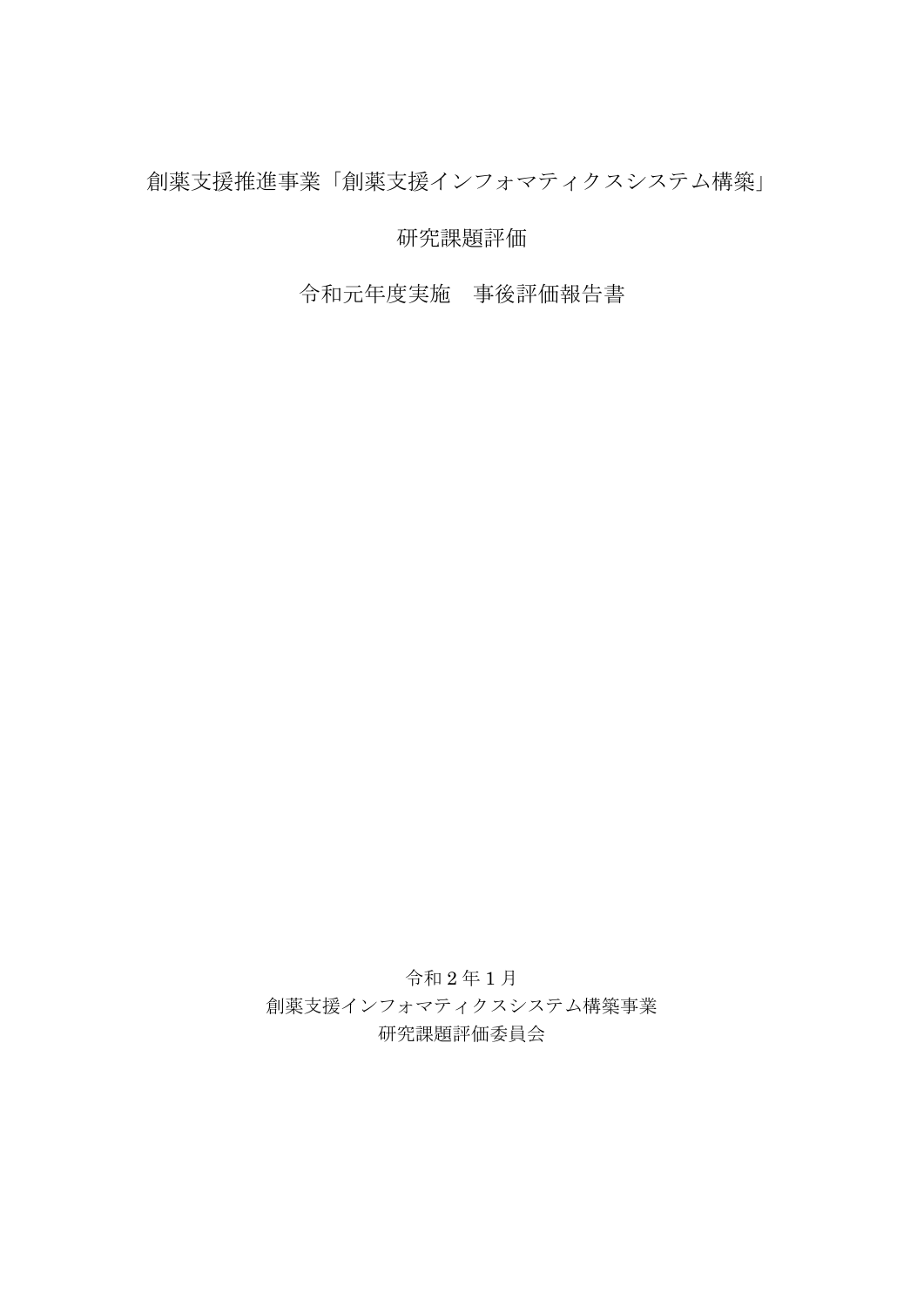- 1.事業の概要
- 2.評価の概要
- 3.各研究課題の評価結果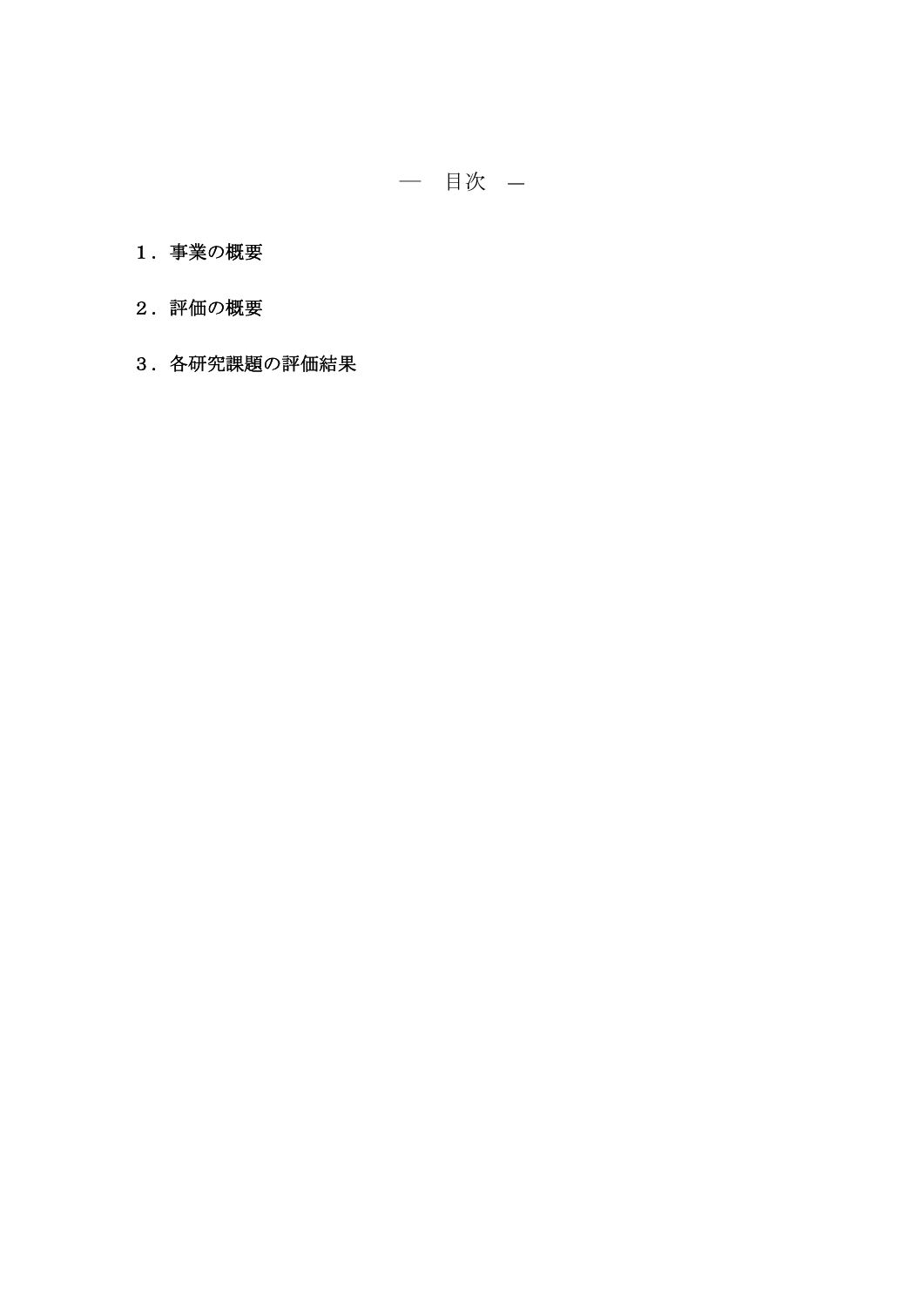## 1.事業の概要

本事業では創薬支援のための基盤強化を図るため、医薬品や化合物に関する情報を格納 した統合型データベースを構築し、新規化合物の代謝、毒性、薬効領域等を予測する多元的 構造活性相関の手法を開発し、創薬支援に活用することを目的としている。平成 27 年度か ら 5 カ年の計画で実施しており、平成 29 年度から企業連携により、膨大かつ貴重な企業デ ータを取り組んだ実用的なシステムの構築に取り組んでいる。事業終了後の令和 2 年 4 月 には、全データの検索・閲覧が可能なオンラインデータベース及び予測システムの公開を予 定している。

## 2.評価の概要

平成 27 年度に開始された「創薬支援インフォマティクスシステム構築事業」について、 平成 29 年度に中間評価を実施し、予定通りもしくはそれ以上の進捗・成果があるとの評価 を得た。今回、令和元年度に事後評価を実施し、研究課題評価実施要綱に基づき委員会を設 置し、各研究課題の進捗状況・成果等を明らかにし、今後の研究成果等の展開及び事業の運 営の改善に資することを目的に、評価を実施した。

本評価報告書は、以下の 3 課題について評価結果を取りまとめたものである。

| No.            | 研究課題名              | 分担研究者(研究代表者は◎)       |
|----------------|--------------------|----------------------|
| 1              | 多階層データの統合モデリングによる薬 | ◎水口賢司(医薬基盤・健康・栄養研究所) |
|                | 物動態予測システムの構築       | 泰地 真弘人(理化学研究所)       |
|                |                    | 大澤匡範(慶應義塾大学)         |
|                |                    | 中津井雅彦(京都大学)          |
| $\overline{2}$ | インフォマティクスとシミュレーション | ◎本間光貴(理化学研究所)        |
|                | を融合した多面的心毒性予測システムの | 関野祐子(東京大学)           |
|                | 構築                 |                      |
| 3              | 肝毒性予測のためのインフォマティクス | ◎山田弘(医薬基盤・健康・栄養研究所)  |
|                | システム構築に関する研究       | 福井一彦(産業技術総合研究所)      |
|                |                    | 植沢芳広(明治薬科大学)         |

なお、評価委員会においては、各研究課題の評価にあたり、次ページの各評価項目に基づ き、総合的に評価が実施された。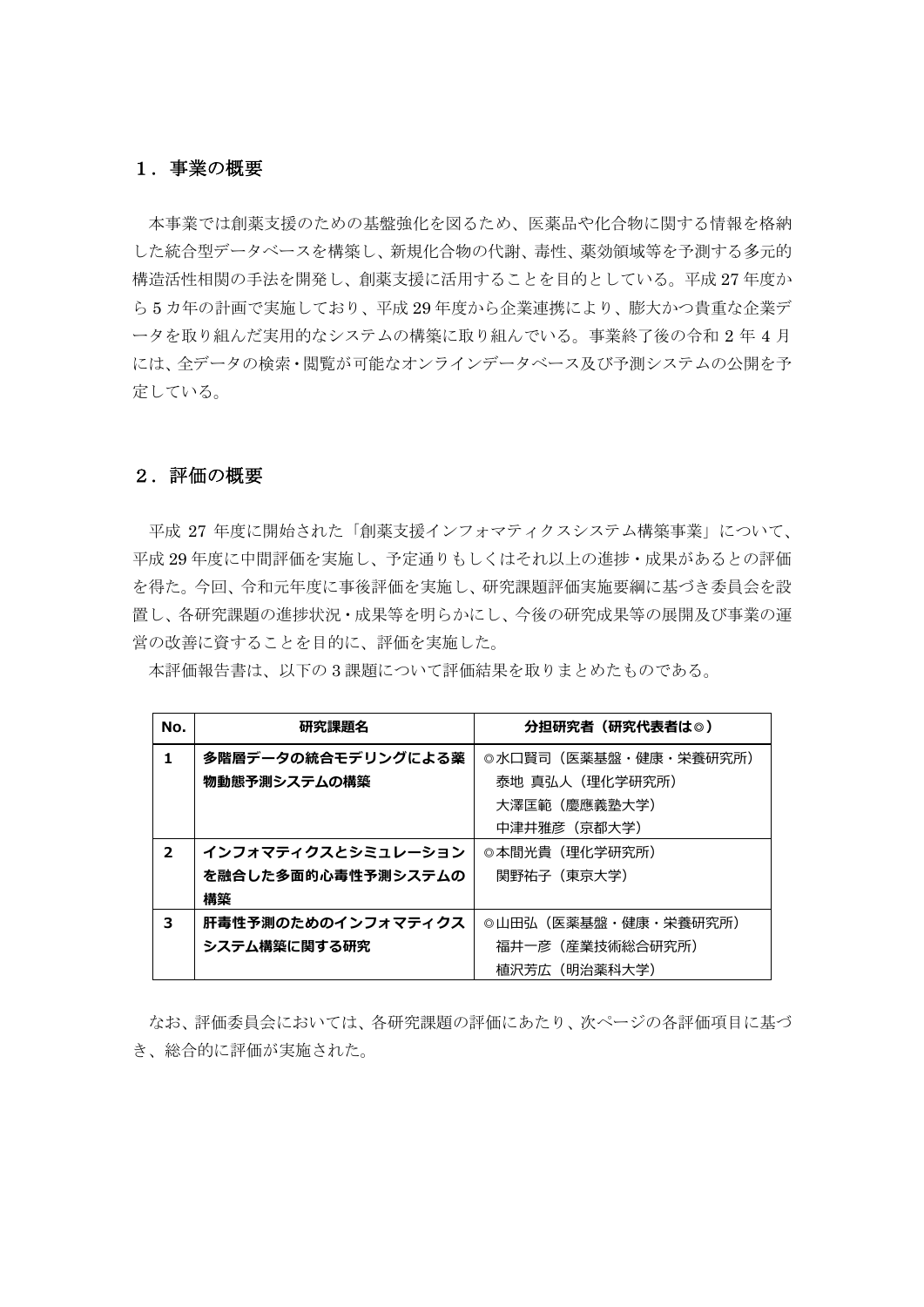## 評価項目

①研究達成状況について

・研究計画に対する達成状況はどうか

②研究成果について

- ・予定していた成果が着実に得られたか
- ・創薬支援ネットワークに資するものであるか
- ・成果は新技術の創出に資するものであるか
- ・必要な知的財産の確保がなされたか

③実施体制

- ・研究代表者を中心とした研究体制が適切に組織されていたか
- ・十分な連携体制が構築されていたか

④今後の見通し

- ・今後、研究成果のさらなる展開が期待できるか
- ⑤事業で定める項目及び総合的に勘案すべき項目について
- ・生命倫理、安全対策に対する法令等を遵守していたか
- ⑥総合評価

10 段階評価により、①~④及び下記の事項を勘案して総合評価する

#### 3.各研究課題の評価結果

各研究課題の評価結果は次ページのとおりである。なお、本事業の統括評価については、 「多階層データの統合モデリングによる薬物動態予測システムの構築(研究代表者:水口賢 司)」の事後評価報告書に記載した。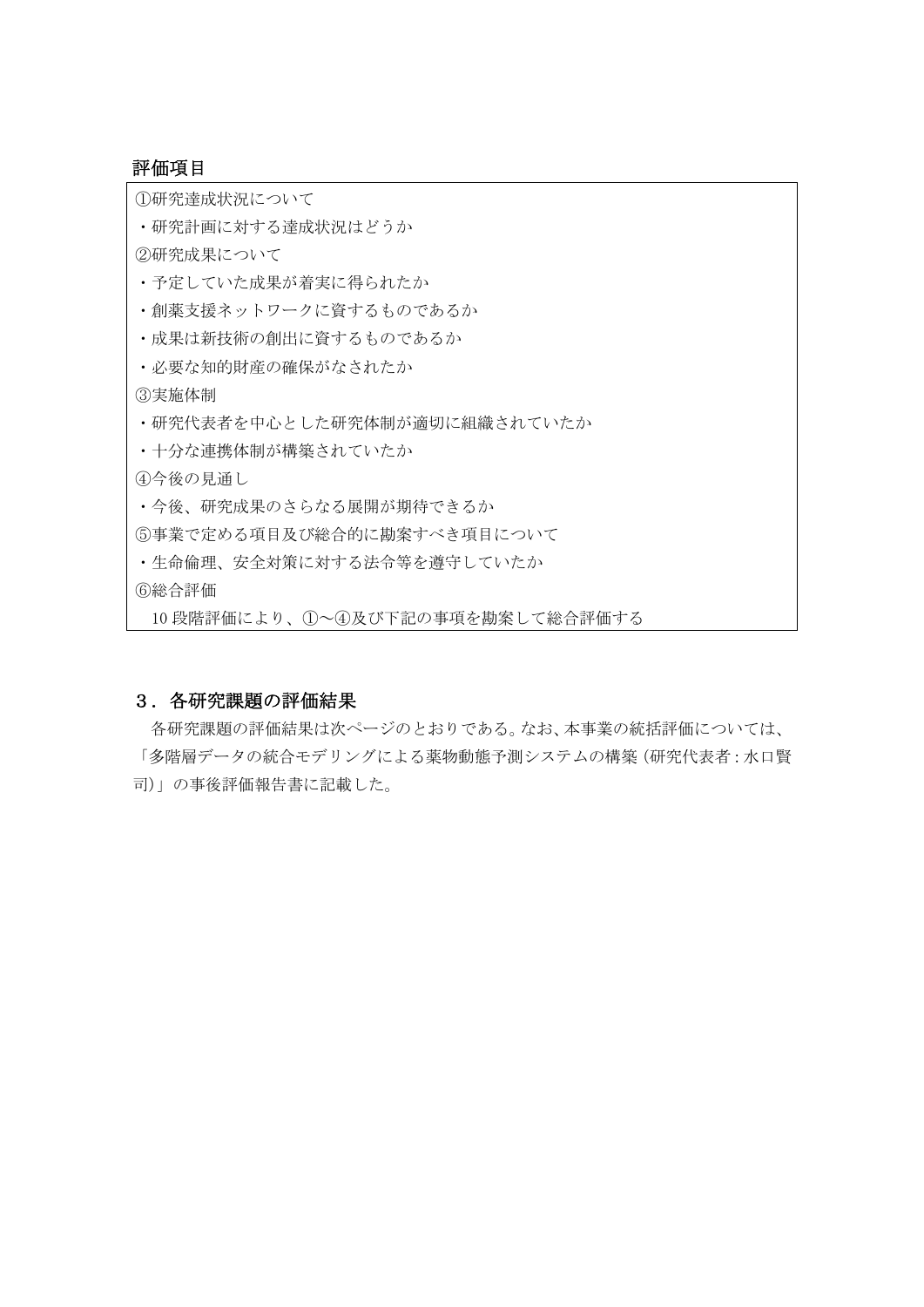## 日本医療研究開発機構

# 創薬支援推進事業「創薬支援インフォマティクスシステム構築」 事後評価報告書

## I 基本情報

研究課題名:(日本語)多階層データの統合モデリングによる薬物動態予測システムの構築 ( 英 語 ) Development of a pharmacokinetics prediction system using multiscale integrated modeling

研究実施期間:2015 年 9 月 28 日~2020 年 3 月 31 日(予定)

研究代表者 氏名:(日本語)水口 賢司

(英 語) Kenji Mizuguchi

研究代表者 所属機関・部署・役職:

(日本語)国立研究開発法人医薬基盤・健康・栄養研究所 AI 健康・医薬研究センター センター長

(英 語) Kenji Mizuguchi, Director, Artificial Intelligence Center for Health and Biomedical Research

## II 研究の概要

#### 薬物動態基礎データベースと薬物動態予測モデルの構築

本研究は対象化合物の化学構造から各種物性及び薬物動態関連パラメータを予測し、 さらにこれらの結果を基に体内動態を予測できるシステムの構築を目的としている。

これまでに、化合物数 25,000 個規模のデータベースを構築し、そこからデータの検 索、閲覧、各種薬物動態関連パラメータを予測するための Web 上の統合解析プラット フォーム DruMAP (Drug Metabolism and pharmacokinetics Analysis Platform) を 一部公開した。データベースにはキュレーション済みの質の高い公共データのみなら ず、2015-2018 年度に本プロジェクトにおいて、統一した条件で収集した大規模新規実 験データが収録されている。また、新規実験データ及び公共データベースのデータを用 いて予測モデルの構築を行い、代謝安定性(Esaki et al., Mol. Inform., 2019)、血漿タ ンパク結合率予測モデル(Watanabe et al., Mol. Pharm., 2018)、吸収率予測モデル (Esaki et al., J. Pharm. Sci., 2019)、脳ホモジネート予測モデル(Esaki et al., J. Chem. Inf. Model., 2019)に関する論文を発表した。並行して代謝酵素選択性予測モデ ル及び基質予測モデルを構築し、構築済みの 13 の予測モデルのうち 10 について、

DruMAP への組込みを完了した。中枢移行性予測については、P 糖タンパク質(P-gp) 輸送能試験の結果を用いた補正の有用性を検討し、中枢移行性の予測方針及び方法を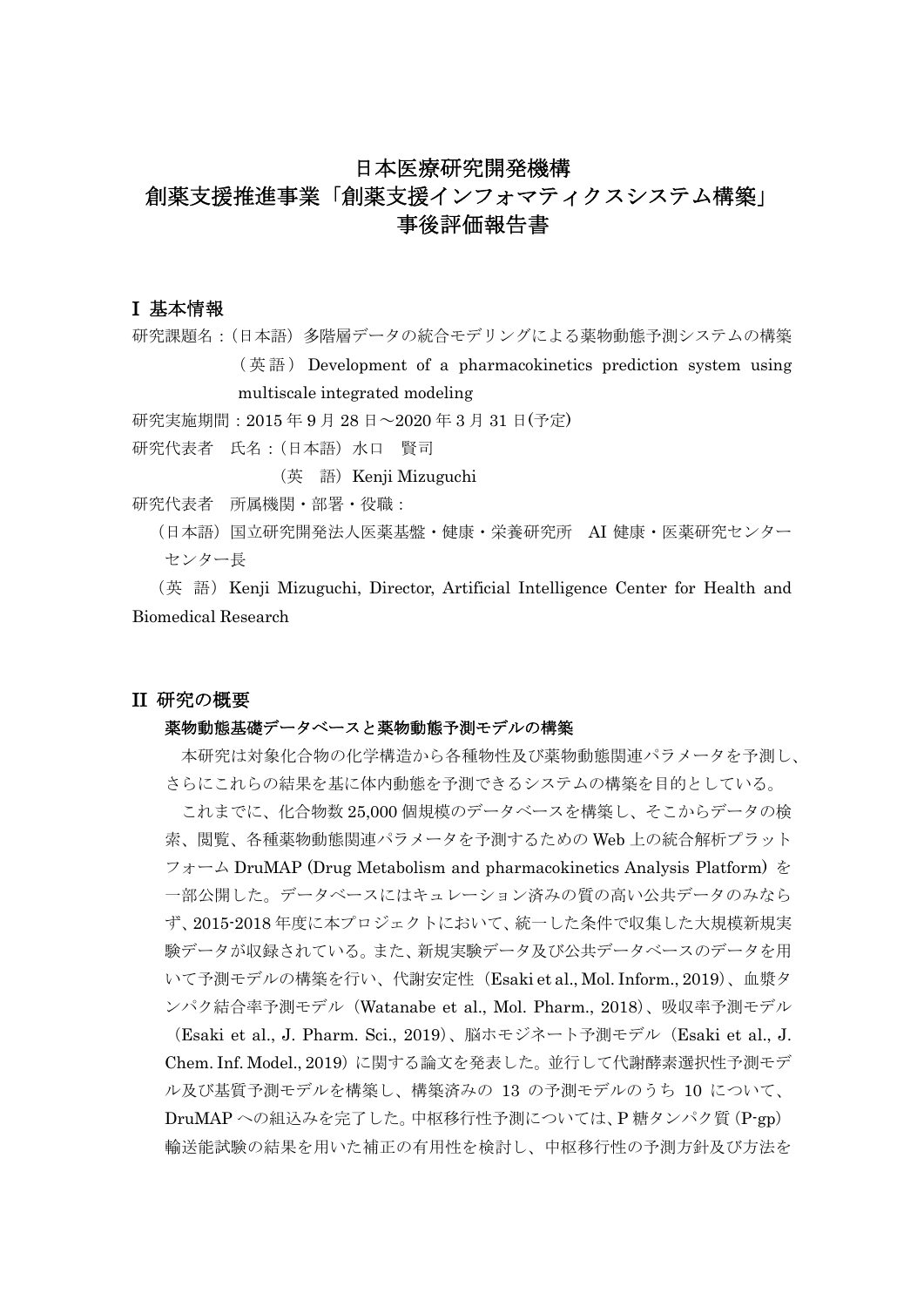決定した。この予測方法の有効性を検証するために、これまでに取得したラットのデー タを用いて有効性を確認し、中枢移行性予測に必要な P-gp 輸送能予測モデルの構築に 着手した。また、さらなる予測精度の向上を目的として、国内製薬企業複数社が保有す る薬物動態関連データを収集した。この企業連携により取得したデータを用いて、イン ハウスのコンピュータ上でのモデル構築、予測、評価など一連の作業の自動化を目指し、 これまでに記述子計算、予測モデル作成、予測実行の3つを行うプログラムを完成した。

The aim of this study is to predict various physicochemical properties and pharmacokinetic parameters from the chemical structure of a compound of interest, and to build a system that can simulate the pharmacokinetics of the compound reliably based on these results. We have developed a database with 25,000 compounds, released an initial version of the integrated analysis platform named DruMAP (Drug Metabolism and pharmacokinetics Analysis Platform) on the web. The database contains not only high-quality, curated public data, but also large-scale, novel experimental data that we collected under unified conditions. In addition, we have so far built and published four predictive models: metabolic stability (Esaki et al., Mol. Inform., 2019), plasma protein binding (Watanabe et al., Mol. Pharm , 2018), absorption rate (Esaki et al., J. Pharm. Sci., 2019), and brain homogenate binding (Esaki et al., J. Chem. Inf. Model., 2019). In parallel, predictive models for a metabolic enzyme (cytochrome P450; CYPs) and metabolic sites were built. Currently, 10 out of the 13 constructed predictive models have been incorporated into DruMAP. Regarding the prediction of brain penetration, the effect of the Pglycoprotein (P-gp) transport, obtained from in vitro assays, was examined, and an appropriate prediction method was defined. We have confirmed the effectiveness of this method using the observed rat in vitro data. Furthermore, to improve the prediction accuracy of pharmacokinetic parameters, large-scale pharmacokinetic data were obtained from a group of pharmaceutical companies in Japan. We have developed software to automate a series of operations such as model construction, prediction, and evaluation on in-house computers.

# 分子シミュレーションによる薬物代謝酵素シトクロム P450(CYP)に対する薬物代謝 の予測法開発

シトクロム P450 (CYP) は、薬物代謝に関与する酵素である。CYP による薬物の代 謝部位を実験によって調べることは時間とコストがかかるという問題点がある。その ため、CYP の薬物代謝部位予測における計算科学の担う役割は大きい。そこで、我々 は、分子シミュレーション(分子動力学シミュレーション、分子ドッキング等)を利用 して、シトクロム P450 (CYP)による薬物の代謝部位を予測する手法の研究を行って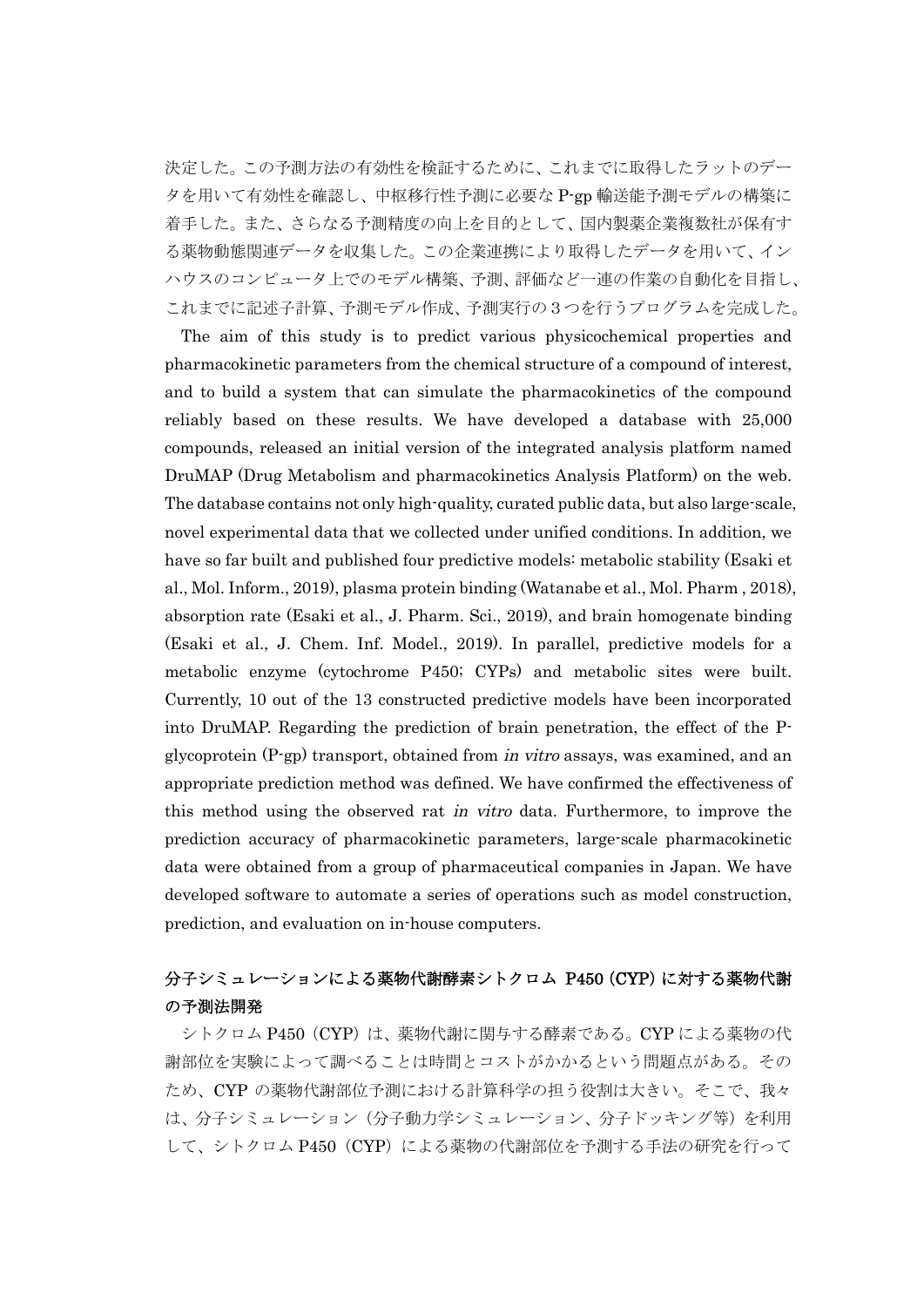きた。CYP による薬物代謝は、ヘム分子を含む活性部位への薬物接近の過程(アクセ シビリティ)と活性部位での薬物代謝反応の過程(リアクティビティ)が逐次的に起こ ることで達成される。この点に着目して、本研究では、①薬物のアクセシビリティと② 薬物のリアクティビティを調査し、③ ①と②の知見を統合した薬物代謝部位の予測法 を確立およびその適用調査を行った。これまで調査の結果、4 つの CYP 種(CYP1A2、 CYP3A4、CYP2D6、CYP2C9)に対する薬物の代謝部位を精度良く予測できる手法と その計算プログラムを開発した。また、この分子シミュレーションを高速に実行するた めの専用計算機 MDGRAPE-4 普及版の開発を行った。

We have studied a molecular simulation-based method to predict the sites of drug metabolism by cytochrome P450 (CYP). Our method adopts the concept that the drug metabolic mechanism by CYP consists of two sequential steps, access of a drug molecule into the active site (accessibility) and catalytic reaction in drug metabolism (reactivity). We thus have investigated the following three research topics by using molecular simulation: ① research of accessibility, ② research of reactivity, and ③ research of prediction of sites of drug metabolism based on both accessibility and reactivity evaluations. So far, we have developed the effective computational method to predict the site of drug metabolism by several CYP enzymes (CYP1A2, CYP3A4, CYP2D6, and CYP2C9). To accelerate MD simulations, we have also developed a special-purpose computer for MD simulations, MDGRAPE-4A.

# Structure-free による化合物ライブラリーデザイン法の開発

化合物構造をあらわに扱わず、セキュリティを確保した状態において、大規模なライ ブラリーの化合物データを収集・統合・解析するための計算化学の解析システムの構築 を行った。公開されている 1,500 を超える創薬標的に対する化合物の生物活性予測法 の開発を行った。これにより得られた生物活性情報からライブラリーの生物活性多様 性を評価するシステムを開発した。リード化合物創成に繋がるコアライブラリーの作 成を目的として、化学的類似性・物性・生物活性の 3 つの観点から多様性を持つ化合物 ライブラリーを作成する方法を完成させた。これを利用して、DISC ライブラリーを対 象として、商用化合物ライブラリー(約 500 万化合物)から 2 万個程度の化合物によ るコアライブラリーの作成を行い、その多様性の検証を行った。本研究課題の成果は DISC ライブラリーをはじめとする協働創薬への貢献が期待される。

We constructed a secure system of computational chemistry to collect, integrate, and analyze chemical compounds data in large-scale libraries without exact compound structures. We developed a method for predicting bioactivity of compounds against over 1,500 targets for drug discovery. By analyzing the resultant bioactivity information, we developed a system of assessing bioactive diversity of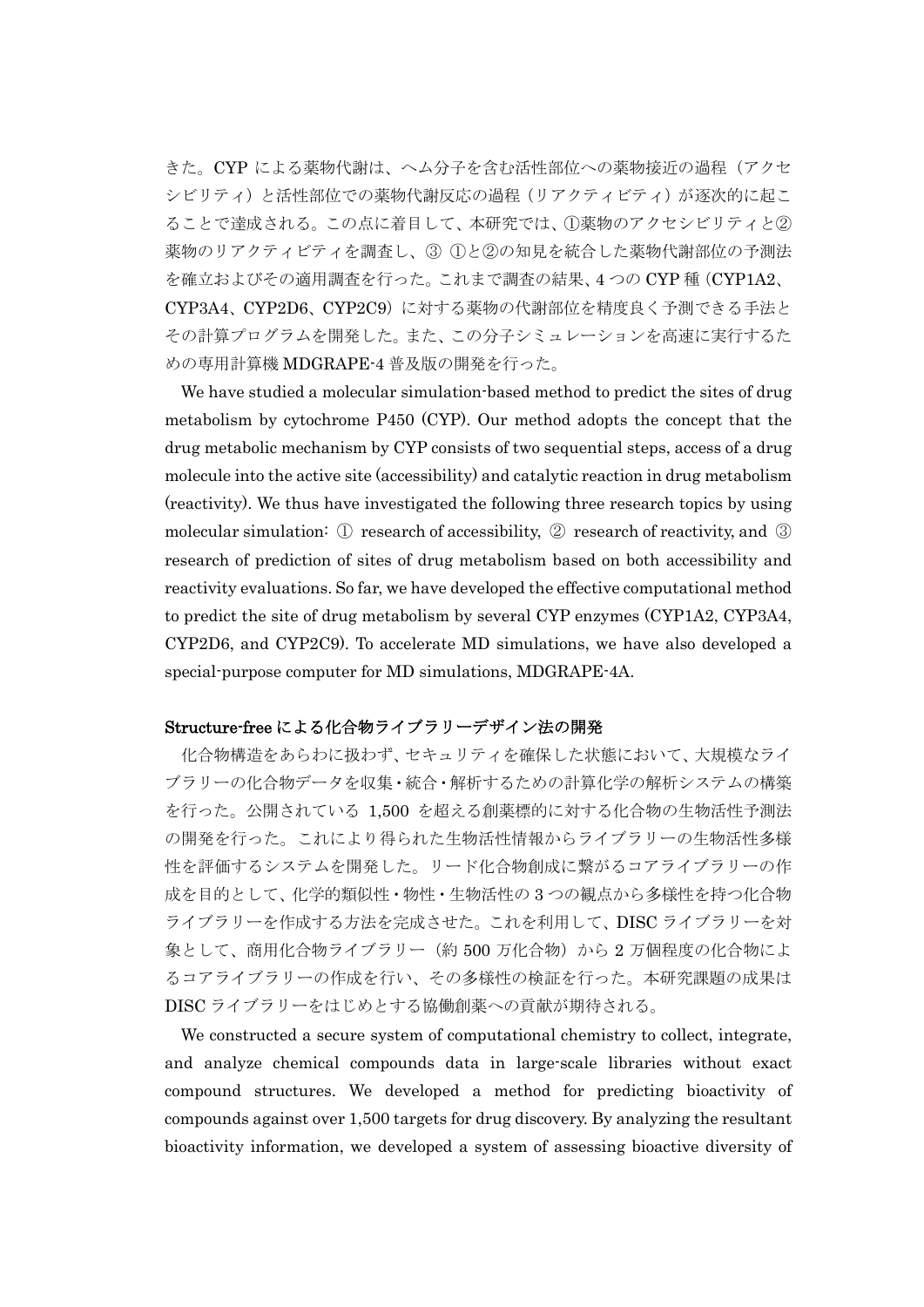libraries. We made a new method to construct a chemical library in consideration of its diversity in chemical similarity, molecular properties, and bioactivity, aimed for a core library for discovering lead compounds. Using this method, we constructed a core library to represent DISC library, by sampling about 20 thousand compounds from commercial compound libraries (about 5 million compounds) and confirmed its diversity. The result of this research project is expected to contribute to collaborative drug discovery such as DISC project.

## 製薬・医療関係文書からの情報抽出と基礎データベースの拡充

当研究は、CTD などの製薬・医療関係文書から、薬物動態・毒性パラメータを中心 とした情報を抽出し、構造化を実施することにより、これまでに構築されてきた基礎デ ータベースの拡充を図るため、以下の事項の調査検討およびプロトタイプシステム実 装を実施した。

- 1. 抽出対象パラメータの検討
- 2. 製薬・医療関係文書に関する情報取得及び概要の調査
- 3. 製薬・医療関係文書からの情報抽出手法の検討とプロトタイプ作成
	- ① 構造化文書からの情報抽出手法の検討
	- ② 非構造化文書からの情報抽出手法の検討
	- ③ マニュアルキュレーションによる確認・修正を含むシステム設計

2018 年度までに実施した調査結果およびプロトタイプ実装を用い、情報抽出システ ムの本実装及び情報抽出を開始した。また、薬物動態・毒性パラメータ以外の情報を高 精度に抽出するため、学習用データセットを作成するためのアノテーション、自然言語 処理・機械学習手法を用いる情報抽出・構造化手法の構築を開始した。抽出した情報は 汎用的に使用できる形式へ変換し、データベースへ格納する。

In order to expand basic database by extracting pharmacokinetic and toxicity parameters from pharmaceutical and medical documents such as CTD, we conducted the following research items.

- 1. Investigation of parameters to be extracted.
- 2. Acquisition and summary survey on pharmaceutical and medical documents
- 3. Investigation and prototype construction of natural language processing (NLP) method from pharmaceutical and medical document
- ① NLP methods for extracting parameter values from structured documents such as XMLs.
- ② NLP methods for extracting parameter values from unstructured documents such as PDFs.
- ③ System and UI design including checking and correcting extracted parameter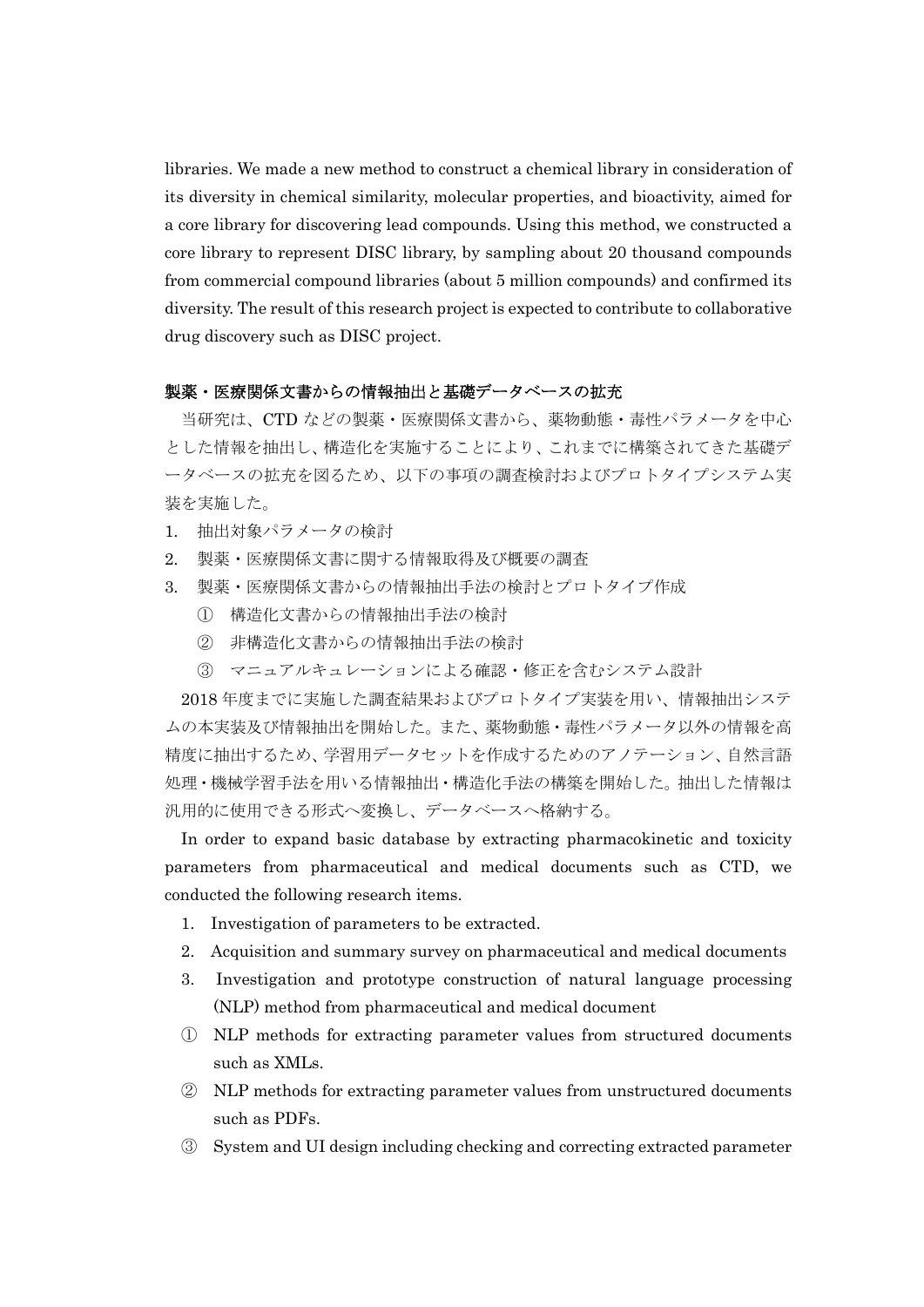values.

Based on the above survey conducted in FY2018, we started implementation of information extraction system and trial of information extraction. Furthermore, in order to extract information other than pharmacokinetics / toxicity parameters with high accuracy, we started development of information extraction method using NLP based on machine learning methods, including data annotation framework for creating training dataset for machine learning method. The extracted information will be converted to a universally format and stored in a database.

#### 産学連携や研究成果の社会実装

- 1. DruMAP (Drug Metabolism and pharmacokinetics Analysis Platform) 、有、 URL: https://drumap.nibiohn.go.jp/)
- 2. 産学連携としては、国内製薬企業複数社が保有する薬物動態関連データを収集し データベースを拡充した。この企業連携により取得したデータを用いてより高精 度の薬物動態予測モデルの構築が可能となる。さらに、構築した予測モデル及びデ ータベースを、維持・発展が可能な状態で創薬支援に利用できるようにすることを 目的として、IT 企業と共同でエコシステムの構築を行っている。

### Ⅲ 評価結果

企業との連携が適切に行われ、さらにデータの収集と最新の統計解析技術の適用により、 現時点において得られる最高レベルの予測モデルの構築が達成されようとしており、当初 の計画に沿って順調に計画が進捗していることを評価する。一方、成果として得られた予測 モデルが既存のモデルと比べて格段の進歩を示したとは判断できず、更なる進歩を期待し たい。

生理学的薬物動態モデル (PBPK)研究が進展している中、in vitro から in vivo 予測への 移行、低分子から中分子への移行等研究のトレンドを先取りして研究を発展させて行って いただきたい。

#### Ⅳ 統括評価結果

本創薬支援推進事業の薬物動態・心毒性・肝毒性に関するインフォマティクス構築の3 プロジェクトを取りまとめ、各システムの構築を予定通りに進め、成果物を得たことを評 価する。

今後は本研究の公開(無償あるいは商用版)により本邦の創薬研究に資することを期待 する。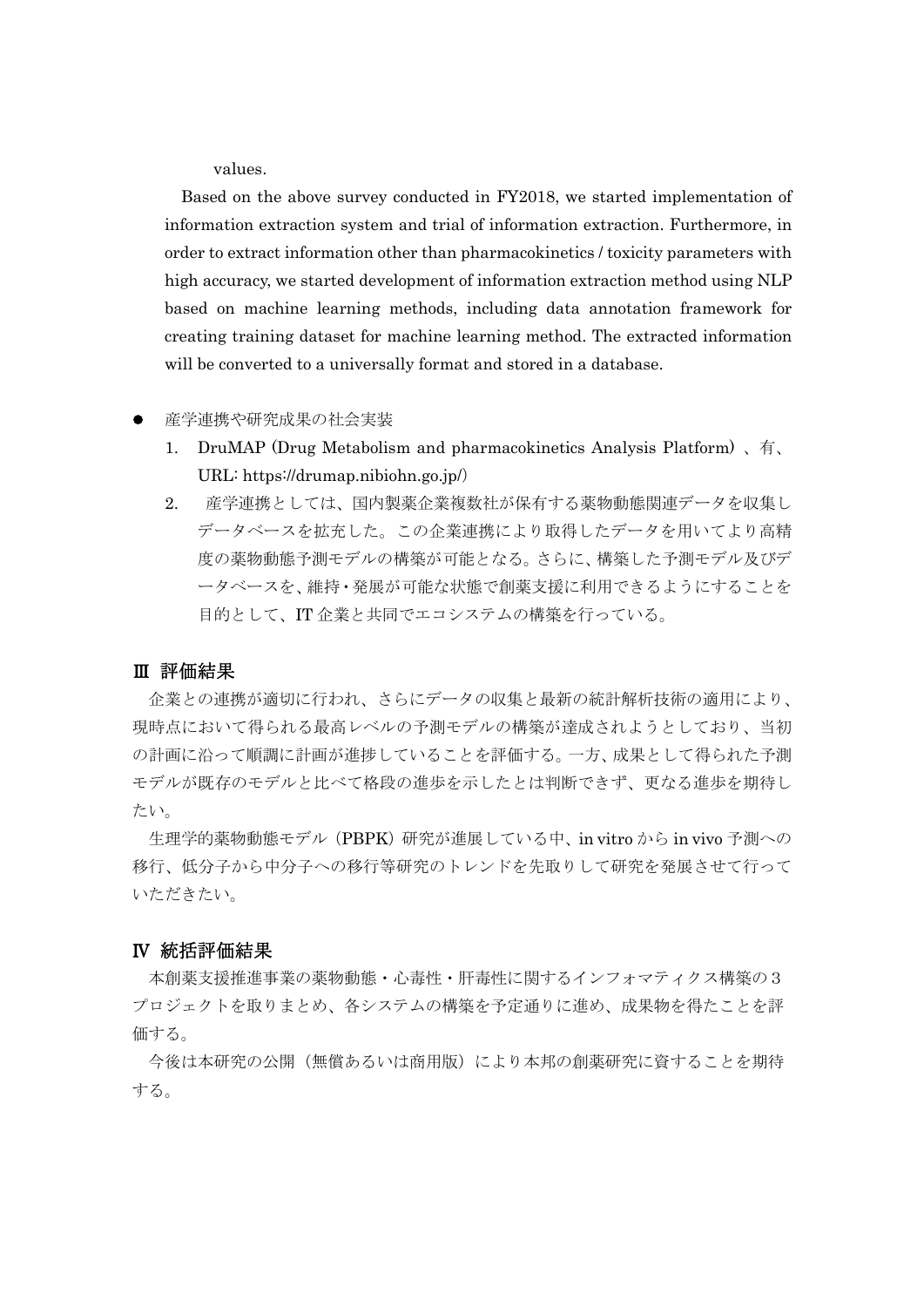# 日本医療研究開発機構 創薬支援推進事業「創薬支援インフォマティクスシステム構築」 事後評価報告書

## I 基本情報

研究課題名: (日本語)インフォマティクスとシミュレーションを融合した多面的心毒性 予測システムの構築

(英 語)Construction of a multifaceted cardiotoxicity prediction system

that combines informatics and simulation

研究実施期間:2015 年 10 月 1 日~2020 年 3 月 31 日(予定)

研究代表者 氏名:(日本語)本間 光貴

(英 語) Teruki Honma

研究代表者 所属機関・部署・役職:

(日本語)国立研究開発法人理化学研究所 生命機能科学研究センター チームリーダー

(英 語)Team Leader, Center for Biosystems Dynamics Research, RIKEN

## II 研究の概要

1.研究概要

本研究課題では、心毒性の主要な原因タンパク質である hERG, Nav1.5, Kv1.5, Cav1.2 等のイオンチャンネルや iPS 由来心筋細胞のデータに基づいて最先端のインフォマティク スとシミュレーション的な手法を融合して多面的に予測することを目的としている。具体 的な目標としては、上記の測定データについて慎重なキュレーションと統計処理を行った 後に心毒性データベースとして統合し公開すること、心毒性指標(hERG, Nav1.5, Kv1.5, Cav1.2)の活性判別及び回帰予測モデルの構築と一部の公開、hERG モデルのシミュレー ションの検討と計算プロトコールの公開の 3 点となる。

心毒性データベースに関しては、論文公知のデータに加えて、欠けているデータを補う ために 3000 化合物以上の新規な hERG, Nav1.5, Kv1.5, Cav1.2 実測データを内部及び外 注のアッセイにより取得し公開する。予測モデルの構築については、深層学習の一種であ るマルチタスク学習・事前学習を含む最新の統計手法に基づいて機械学習予測モデルを構 築する。また、予測値の提供だけではなく、創薬研究者が好む新規構造を発生することが できるプログラムと連携させて hERG 回避可能な合成候補構造を提案できる、より実用的 な手順も開発する。さらに、hERG の電子顕微鏡構造とそれに基づく分子動力学シミュレ ーションの結果からの hERG 構造アンサンブルを作成し、それらを用いた妥当なドッキン グ手順を開発し、上記の構造提案機能に融合する。これらの目標を達成しつつ、理化学研 究所の創薬・医療技術基盤プログラムや AMED 創薬支援ネットワークのターゲットに適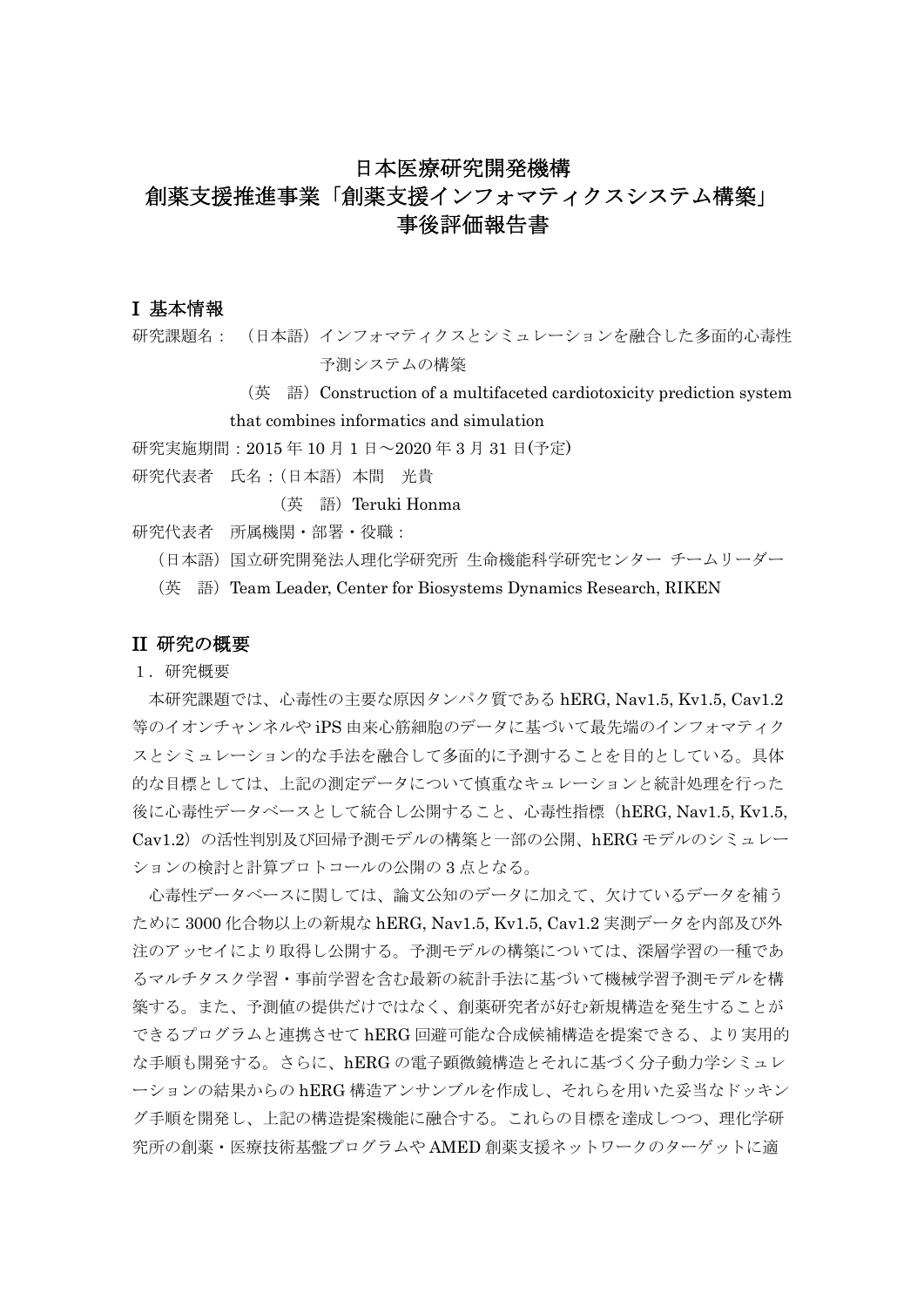用し、開発した心毒性予測プラットフォームを実際の創薬に応用する。

ヒト iPS 由来心筋細胞を用いた心毒性評価系については、マルチウエル型多点電極記録 法による細胞外電位測定、無染色標本での収縮波形の測定、膜電位感受性色素による活動 電位波形の測定を行って、心毒性を多角的に評価した。これらの方法を用いて、創薬の初 期段階で高いスループットで候補化合物の心毒性を評価できる系を構築し、予備的な評価 を行い、今後の普及を目指す。

2.研究成果

2.1 心毒性データベースの構築と公開

文献公知データ及び本課題で新規に測定したデータの品質チェック等のキュレーション、 複数データの統計処理による統合を行うことで、30 万件程度の世界最大規模の心毒性デー タベースを構築した。データベースには、hERG の他、Nav1.5, Kv1.5, Cav1.2 等のイオン チャンネルデータを含む。また、新規に公開された差分データを半自動的に更新するシステ ム も 整 備 し た 。 構 築 し た デ ー タ ベ ー ス に つ い て Web ペ ー ジ (https://drugdesign.riken.jp/hERGdb/)を介して公開し、後述の hERG 予測モデルも利 用可能である。

2.2 [多面的な心毒性予測システムの構築](https://drugdesign.riken.jp/hERGdb/)

心毒性データベースのデータに基づき、サポートベクターマシンと非優越ソート遺伝的 アルゴリズムによる変数最適化を用いて、hERG 判別予測モデルを構築した。外部テスト 用データセットを用いて、本予測モデルを現在市販されている他の心毒性予測プログラム と比較した結果、それらを大きく上回る予測性能(正答率:0.984, kappa 統計量: 0.733, ROC(AUC): 0.962)を示すことに成功した。同様の構築手順によって、フリーの分子記述子 を用いたモデルも構築し、上記の URL で公開した。hERG 回帰モデルについては、全デー タを用いた多様な化合物に対応できるモデル(グローバルモデル)が、R2:0.602、一部の骨 格に特化したモデル (ローカルモデル) が R2: 0.917 を示した。

また、製薬企業 7 社との hERG データの共有と予測モデルの構築・提供の連携の枠組み が始まり、提供されるデータに基づいて汎用性が高く、特に hERG に結合しやすい骨格を 有する化合物に対する予測性能を向上させた予測モデルの構築を試みた。その結果、1 社の みのデータに基づいて予測モデルを構築し、7 社のデータのテストセットで検証すると ROC が 0.597 であるのに対し、7 社のデータを用いて学習させることによって大きく性能 が向上し、ROC が 0.800 を示すモデルを得ることに成功した。製薬企業には、上記のフリ ーの分子記述子版のグローバルモデル予測モデルと 7 社のデータによる予測モデルを提供 した。

Nav1.5、Kv1.5、Cav1.2 の判別予測モデルについては、深層学習のマルチタスク学習も 併用し、判別モデルにおいては、Kappa 統計量で 0.5 から 0.6 と、少ないデータ数(数百か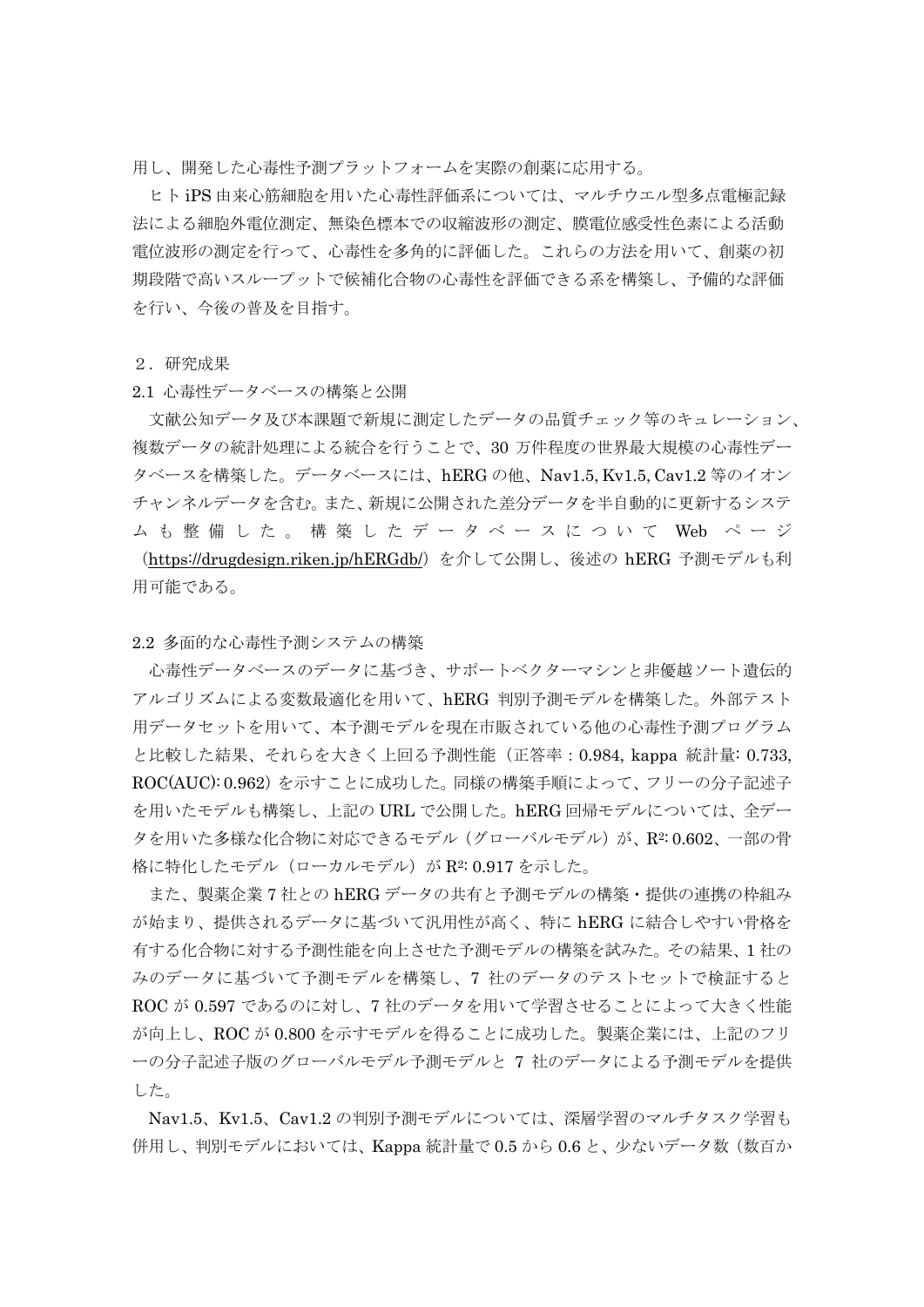ら 1000 程度)にも関わらず、良好な予測精度のモデルを構築することができた。また、事 前学習によって、Nav1.5 について、R2: 0.613 の回帰モデルも得ている。

hERG 回避のための構造提案機能については、創薬化学の論文収載の構造展開事例をほ ぼ100%再現することができるRLS法を開発し、上記のhERG判別モデルと組み合わせて、 理化学研究所の創薬ターゲットに適用した。その結果、すでに終了したターゲットの検証で 良好な結果を示した他、進行中のターゲットにおいて、実際に薬効を保った状態での hERG 回避に成功し、特許取得の原動力となった。

#### 2.3 hERG 電子顕微鏡構造に基づくシミュレーション結果を利用した予測手法の開発

hERG の電子顕微鏡構造に基づいて分子動力学シミュレーションを実施し、シミュレー ション結果とその後のドッキング結果から主要な hERG 阻害剤の変異実験を満たす hERG 構造を選択した。得られた hERG 構造アンサンブルに基づいて、ドッキングと相互作用記 述子を用いた予測モデルを構築し、特定の hERG に結合しやすく予測が難しい骨格につい て、上記 2.2 で構築したドッキング結果を使わない hERG 判別予測モデル(この骨格に限 定すると ROC: 0.869)を上回る予測性能(ROC: 0.949)を示すことを確認し、このような 難しい予測対象の場合に、ドッキングを併用することの有用性を示した。また、ドッキング モデルを用いて、hERG 回避のための設計のアイディアを得ることも可能である。

2.4 化合物の保管・管理及び心毒性関連イオンチャンネルの試験の実施

化合物の保管管理システムとして、化合物の受け入れ、秤量、溶液化、純度検定を実施で きる体制を整備した。心毒性測定用に 4000 化合物以上を購入して、化合物の溶液サンプル を調製した。外注用に 800 化合物以上の粉体試料を出庫し、in house 用にのべ 1200 化合 物以上の溶液試料を出庫した。心毒性実測データの取得については、外注による hERG binding、hERG autopatch の試験について、のべ 1300 化合物以上の測定を実施した。内 部での hERG autopatch clamp 試験については、1500 化合物以上の測定を実施した。また、 2017 年度からの計画変更に伴い、Nav1.5, Kv1.5, Cav1.2 の試験について、それぞれ 200 化合物、30 化合物、30 化合物に対して実施した。

2.5 iPS 由来心筋細胞を用いた創薬の早期に利用できるスクリーニング手法の開発

ヒト iPS 細胞由来心筋細胞を用いて、多点電極システムによる細胞外電位記録、無染色 での心筋細胞の収縮波形記録と膜電位感受性色素を用いた活動電位のイメージングシステ ムを用いて、簡便かつハイスループットな心毒性リスク評価系を構築し、代表的な心毒性化 合物、hERG 以外の要因で心毒性が出ている化合物について 30 化合物以上の評価を実施し た。これらの方法を組み合わることで、化合物の複数チャネルへの結合や、キネティックス の遅い結合や、収縮力や興奮伝搬の抑制作用などを複合的に評価できる。化合物の hERG 阻害作用の IC50 と各種の心毒性イベントの誘発濃度を比較することは、ヒト臨床試験にお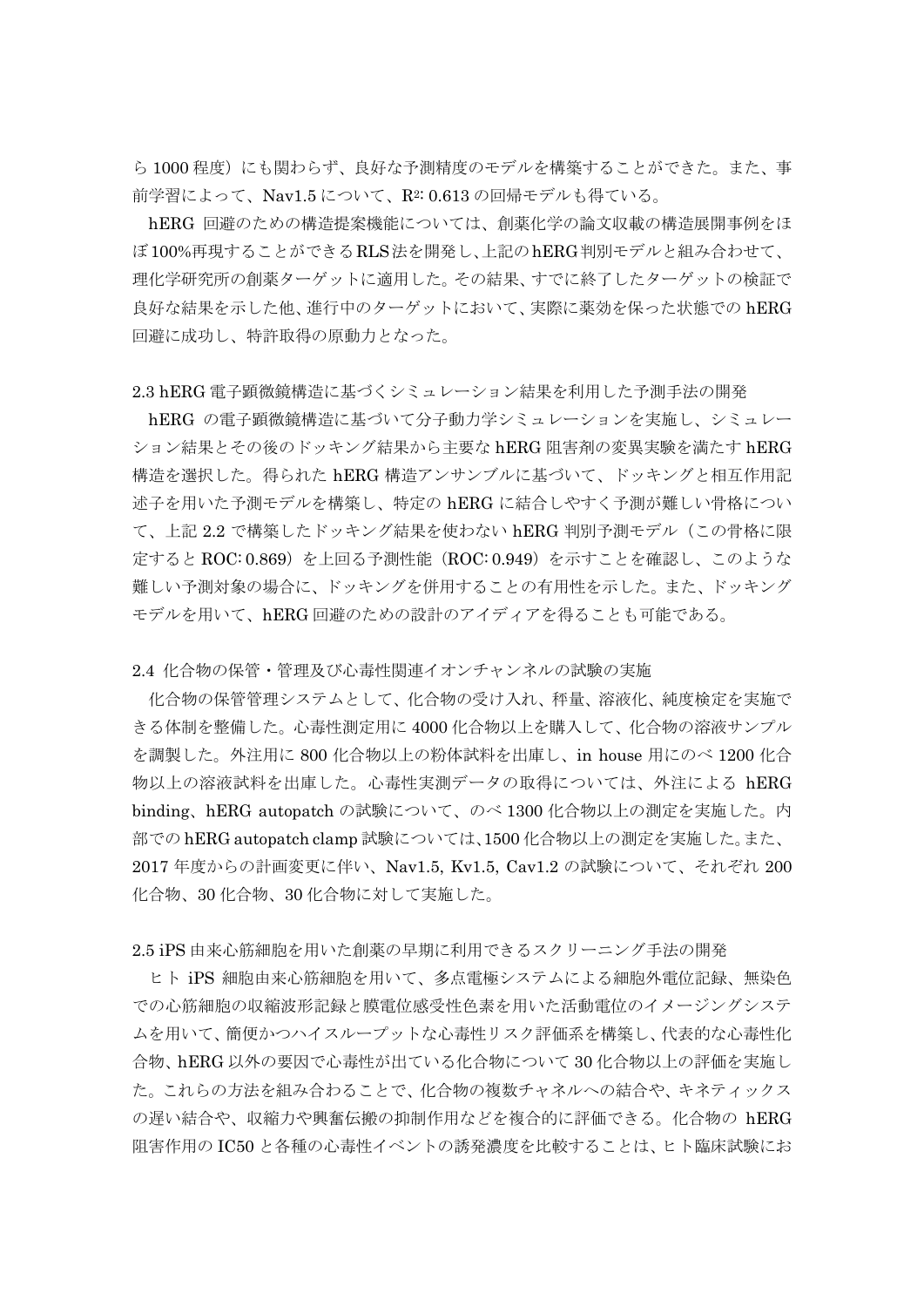### 2.1 Construction and release of cardiotoxicity database

The world's largest cardiotoxicity database consisting of more than 300,000 compounds was constructed by curating publicly known data and newly measured data, and integrating by statistical processing of multiple data. The database includes cardiotoxicity-elated ion channel data such as hERG, Nav1.5, Kv1.5, and Cav1.2. In addition, a system for semi-automatically updating newly released data has been established. The constructed database was released via the web page (https://drugdesign.riken.jp/hERGdb/), and the hERG prediction model described later can also be used.

## 2.2 Construction of a multifaceted cardiotoxicity prediction system

Based on the data of the cardiotoxicity database, a hERG discrimination model was constructed using feature selection with support vector machine and NSGA-II. Using the external test set, this model showed significantly higher prediction performance (accuracy: 0.984, kappa statistic: 0.733, ROC (AUC): 0.962) compared with commercially available models. Another model using free descriptors was also constructed by the same procedure and published at the above URL. Regarding the hERG regression model, a model (global model) that can deal with various compounds using all data showed R2: 0.602, and a model specialized for some skeletons (local model) recorded R2: 0.917.

In addition, a new framework for sharing hERG data with seven pharmaceutical companies and the construction and provision of prediction models has begun. Based on the data provided, it is expected to enhance the prediction performance for compounds with common scaffolds to strongly bind to hERG. As a result, when a prediction model is built based on data from only one company and validated with the test set of data from seven companies, the ROC is 0.597, while learning by using all the data from seven companies greatly improves prediction performance (ROC: 0.800). The abovementioned global prediction model of free molecular descriptor version and the prediction model based on data from seven companies were provided to the pharmaceutical companies.

For the Nav1.5, Kv1.5, and Cav1.2 discrimination models, deep multi-task learning based on deep learning was used, the kappa statistic values showed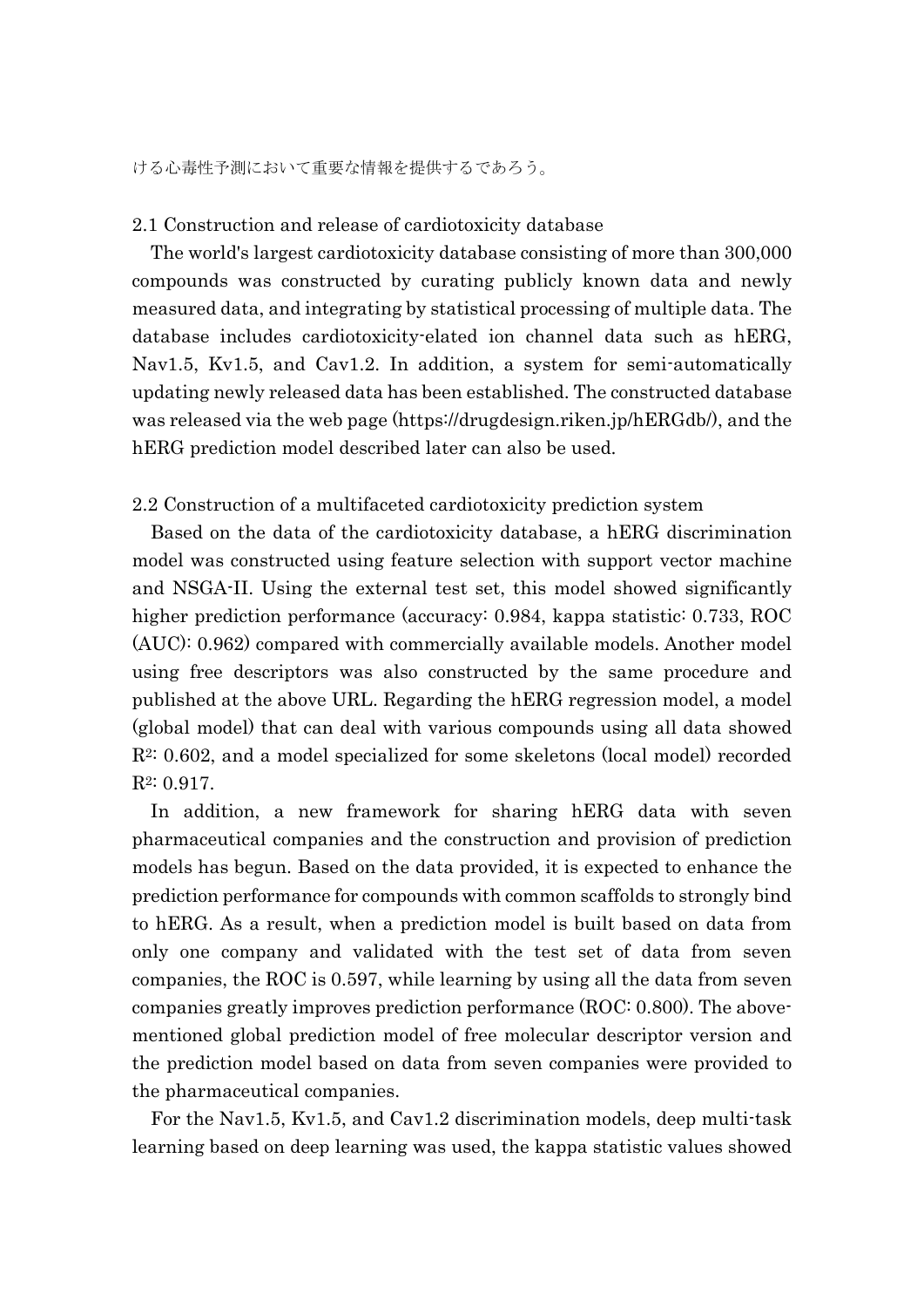0.5 to 0.6 in all the models, in spite of the small number of data (200-1000 compounds). In addition, a regression model of  $\mathbb{R}^2$ : 0.613 was obtained for Nav1.5 by the pre-training technology.

With regard to the structure proposal tool to release hERG inhibition, we developed RLS method that can reproduce almost 100% of the structural analogues included in several medicinal chemistry articles. We examined the combination of the RLS method and the hERG discrimination model described above using real drug targets. As a result, in addition to showing good results in the verification of the already completed target, it succeeded in releasing hERG affinity while maintaining the cell activity in the ongoing target, and became the driving force for patent application.

2.3 Development of design methods using simulations based on the hERG EM structure

Based on the electron microscope (EM) structure of hERG, molecular dynamics simulation was performed, and hERG structures satisfying the representative hERG inhibitors with mutation experiments were selected from the simulation results and subsequent docking results. Based on the obtained hERG structural ensemble, a hERG discrimination model using docking and interaction descriptors was constructed, and compared with already mentioned hERG discrimination model in 2.2 without docking results using the particular chemical series. It was confirmed that the docking-based model (ROC: 0.949) exceeds the model without docking results (ROC: 0.869 when limited to this chemical series), and the usefulness of docking information was demonstrated. It is also possible to obtain design ideas for avoiding hERG affinity based on the docking model.

2.4 Compound management and cardiotoxicity related ion channel testing

As a storage management system for compounds, we have established a system that can store, weigh, dissolve compounds and measure the purity. More than 4000 compounds were purchased for cardiotoxicity measurements and compound solution samples were prepared. Powder samples of more than 800 compounds were delivered for outsourcing, and solution samples of more than 1200 compounds were delivered for in-house use. Regarding new cardiotoxicity data, a total of more than 1300 compounds were assayed for hERG binding and hERG autopatch by outsourcing. For the in-house assay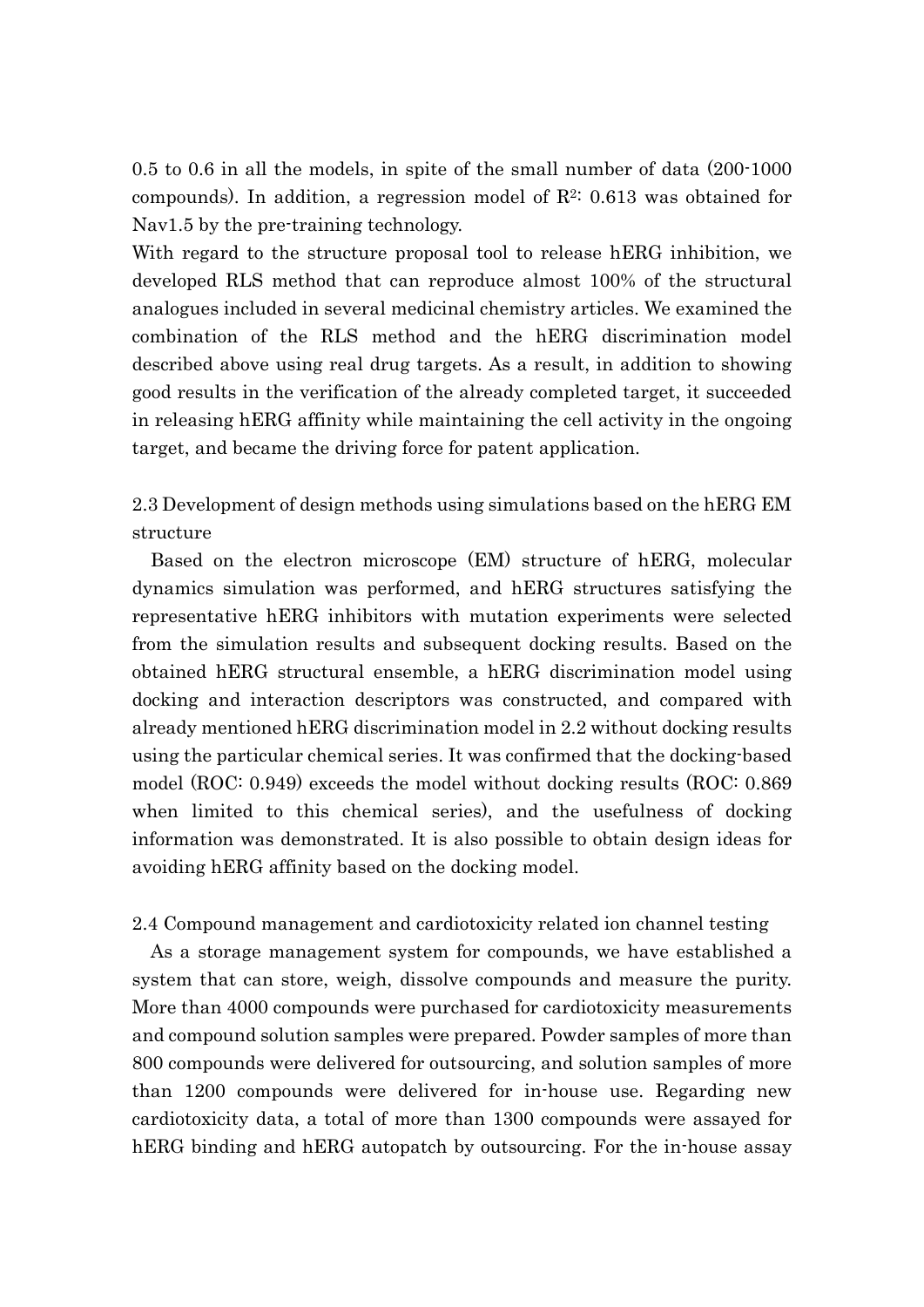for hERG autopatch clamp, more than 1500 compounds were tested. In addition, due to changes in the plan from FY2017, Nav1.5, Kv1.5, and Cav1.2 tests were conducted on 200 compounds, 30 compounds, and 30 compounds, respectively.

2.5 Development of screening methods for cardiac toxicities at the early stage

of the drug discovery using human iPSC-derived cardiomyocytes We evaluated more than 30 compounds including the CiPA-compound set and other representative cardiotoxicity compounds with multiple ion channel data, using a multiple-electrode array system for measuring field potentials, a newly-developed high-thoroughput image method for detecting contraction of non-stained cardiomyocytes, and a voltage sensitive dye imaging method to analyze ion channels components of action potential wave forms. We have shown the combination of these methods are strong tools to identify cardiac toxicity of drugs which have additional effects on hERG inhibition, such as multi-ion channel inhibitions, slow-binding kinetics, inhibition of contraction and conduction velocity. Comparison of hERG IC50 and the concentrations on which drugs induce toxic events would provide important information to predict adverse effects in clinical trials.

- 産学連携や研究成果の社会実装
	- 3. AMED Cardiotoxicity Database、有、http://drugdesign.riken.jp/hERGdb/
	- 4. 公開版 hERG 予測モデル、有、http://drugdesign.riken.jp/hERGdb/の hERG prediction タブ

#### Ⅲ 評価結果

研究代表者を中心とした研究体制が適切に組織されており、構造発生手法(RLS法)の 開発により、企業のメディシナルケミストが期待するレベルの予測と推奨を実証している 点を高く評価する。

総じて、初期目標をよく達成しており、国際的な競争力を持つ正確なモデルを構築でき た。創薬支援となる心毒性予測システムに関する新技術が開発されており、優れた成果が 得られていると評価できる。

今後、開発された心毒性予測システムがアカデミア創薬のみならず製薬企業などでも実 活用され、有効性がさらに確認されることを期待したい。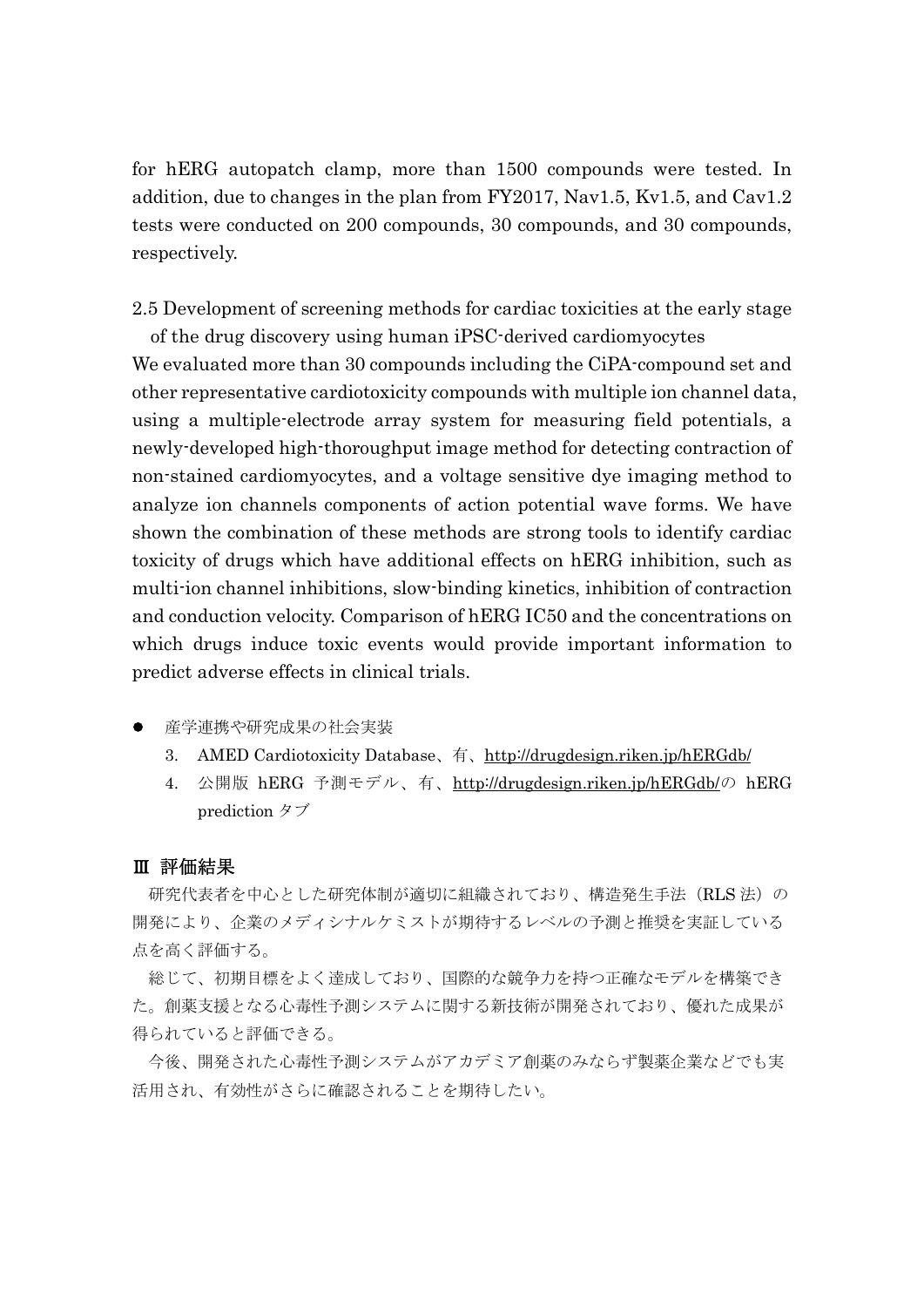## 日本医療研究開発機構

# 創薬支援推進事業「創薬支援インフォマティクスシステム構築」 事後評価報告書

## I 基本情報

研究課題名:(日本語)肝毒性予測のためのインフォマティクスシステム構築に関する研究 (英 語)Development of a Liver Toxicity Informatics System 研究実施期間:2015 年 9 月 28 日~2020 年 3 月 31 日

研究代表者 氏名: (日本語)山田 弘

(英 語)Hiroshi Yamada 研究代表者 所属機関・部署・役職:

- (日本語)国立研究開発法人 医薬基盤・健康・栄養研究所 医薬基盤研究所 トキシコゲノミクス・インフォマティクスプロジェクト プロジェクトリーダー
- (英 語)Project Leader

Toxicogenomics Informatics Project

National Institutes of Biomedical Innovation

National Institutes of Biomedical Innovation, Health and Nutrition

## II 研究の概要

研究の成果およびその意義等

肝毒性は、市場撤退および臨床開発中止の主要因にも関わらず毒性発現予測および評価 の確立が困難とされている。その理由により医薬品の効率的な開発および安全性確保のた め、特に創薬早期において利用可能な in silico および in vitro 肝毒性評価技術の発展が 強く望まれている。本研究では、アカデミア創薬支援を目的として、肝毒性に係る情報を提 供するデータベースおよび肝毒性を予測するインフォマティクスシステムの開発を目標と した。

研究は、国立研究開発法人 医薬基盤・健康・栄養研究所、国立研究開発法人 産業技術 総合研究所、学校法人 明治薬科大学および国立大学法人 熊本大学が連携して推進した。

肝毒性の発症メカニズムは複雑で多岐に渡るため、医薬品候補化合物の肝毒性評価には 多くの情報が必要であり、毒性予測は様々な視点から多面的に行う必要がある。そのため、 本研究では様々な情報を提供するデータベースを構築すると共に、予測システムについて は化学構造情報およびトト肝細胞から取得した遺伝子発現情報から肝毒性を予測するシス テムの開発を行った。後者の予測システムについては、肝毒性フェノタイプ別に予測するシ ステムと既知肝毒性化合物の遺伝子発現パターンとの類似性を予測するシステムの開発を 目指した。加えて、単に予測結果を提示するだけではなく、結果の解釈を支援する毒性作用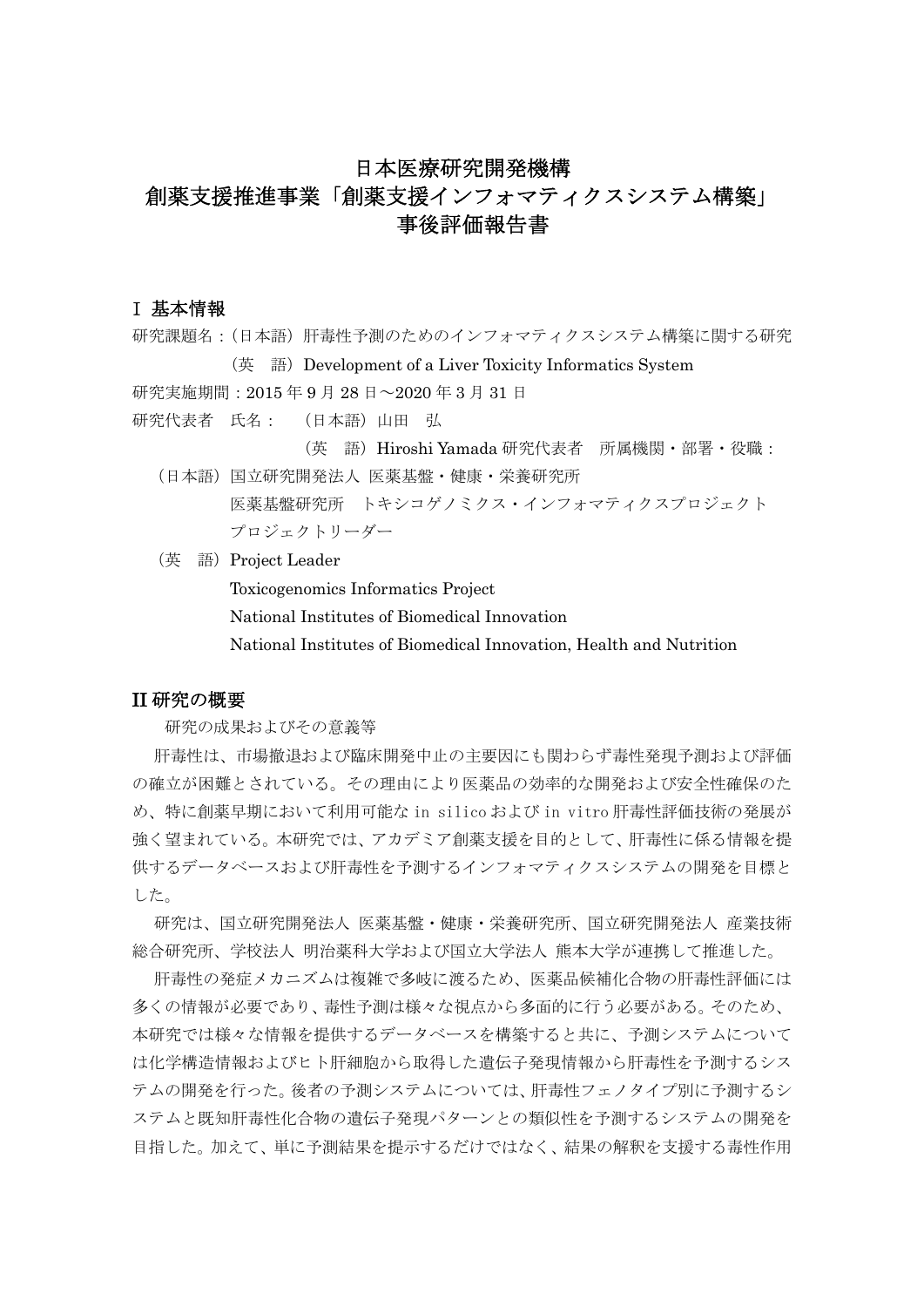機序解釈支援のための知識システムの開発も並行して行った。当知識システムの開発には、 肝毒性研究分野において未だ世界的にも報告事例が無い毒性プロセスオントロジー研究を 取り入れていることに大きな独創性がある。

研究の結果、以下に示す肝毒性関連のデータベース 3 種、ヒト肝細胞から取得した遺伝 子発現情報から肝毒性を予測するシステム 2 種、化学構造情報から肝毒性と間質性肺炎を 予測するシステム各 1 種の開発を達成した。このように多様な観点からの安全性への対処 を示す肝毒性データベースおよび肝毒性予測システム群は世界に類を見ないものであり、 創薬探索段階の早期から後期までの幅広い段階での安全性研究、さらには低分子医薬品の みならず、近年開発が盛んな高分子および中分子医薬品までもカバーした安全性研究に寄 与すると考えられる。

【肝毒性研究班ポータルサイト】

#### 名 称: DILI-TOOLBOX

#### URL: https://dili-toolbox.nibiohn.go.jp/

概 要: 研究班で開発した全てのデータベースおよび予測システムの紹介を行うと共 に、各システムへのアクセス環境を提供するポータルサイトである。

【データベース 1】

# 名 称: DILI-cSEARCH (Drug-Induced Liver Injury information Cross-SEARCH) system)

開発機関: 医薬基盤・健康・栄養研究所、熊本大学

URL: https://dili-csearch.nibiohn.go.jp/

概 要: 肝毒性に関連する様々な情報を提供するデータベースである。情報は肝毒性関 連データベース(Open TG-GATEs、DrugMatrix database、Library of Integrated Network-Based Cellular Signatures (LINCS)、Liver Toxicity Knowledge Base (LTKB)) から収 集し、整理・統合して DILI-cSEARCH に登録した。本データベースは①各種大規模肝毒性関 連データベースから収集した様々な情報が一元的に閲覧できる、➁化合物、遺伝子発現デー タ、毒性データ(血液学検査、血液化学検査、病理検査等)、実験系(in vivo、in vitro)、 種(ヒト、ラット)、暴露期間、暴露量など様々な項目について条件設定(例えば、ある検 査値が設定値を超えるもの)しながら複数選択し、絞込み検索が行える機能を有している、 ③ ①②の情報および機能を活用することにより、in vitro(ラット、ヒト)―動物(ラット) ―ヒト、あるいは分子―細胞―臓器―個体など様々な視点から横断的および多面的に情報 の閲覧が可能である、などの特徴を有している。

研究班では、データベース構築と並行して、体質性肝障害の患者由来 iPS 細胞から肝細胞 に誘導する方法を確立し、当肝細胞から種々の情報を収集する研究を実施した。加えて、ラ ット肝細胞およびヒト肝細胞における肝毒性化合物暴露に対する miRNA の応答性に関する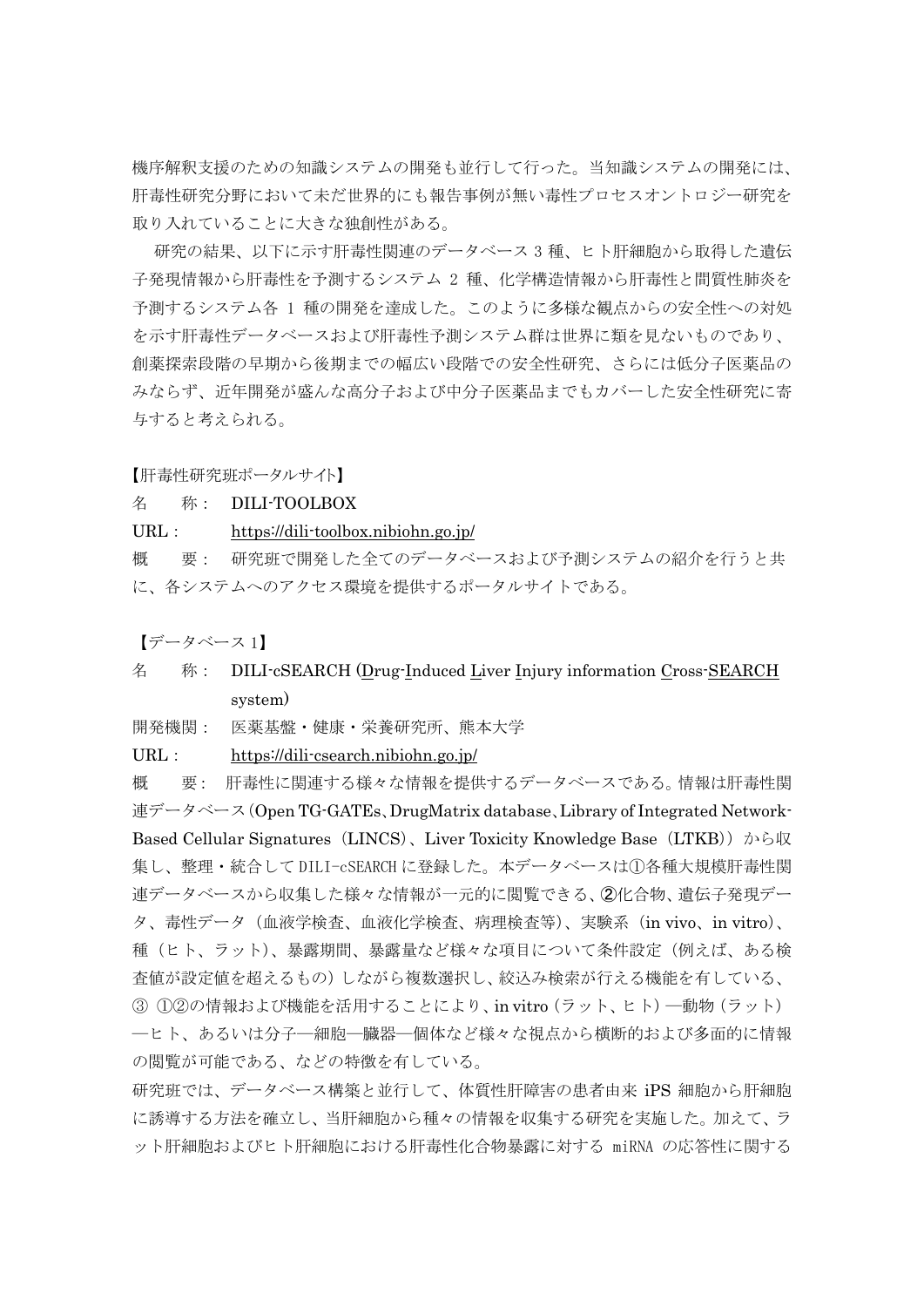研究も行った。これらの研究により得られた研究成果の概要も当データベースに掲載して いる。

【データベース 2】

#### 名 称: TOXPILOT (TOXic Process InterpretabLe OnTology)

開発機関: 医薬基盤・健康・栄養研究所

URL: https://toxpilot.nibiohn.go.jp/

概 要: オントロジー工学を応用して開発した肝毒性作用機序解釈支援のための知識 システムであり、オントロジーライブラリ、RDF データベース、情報を可視化するための WEB アプリケーションシステムから構成される。システムの提供する主な機能としてまず 可視化機能が挙げられる。複雑な毒性作用機序の解釈を支援するためには、機序を可視化す ることは重要となる。そこで、肝毒性機序を体系化した毒性プロセスオントロジー(Toxic Process Ontology, TXPO)を構築し、その情報を核として RDF 化した概念間の各種関係を 柔軟に可視化し、システム内でグラフを表示させる機能(マップ表示機能)を実装した。ノ ードは作用機序テーマ毎に、毒性作用機序を構成するプロセスとその因果関係、プロセスと 部分プロセス(全体―部分関係)の他、プロセスに関わる分子とその関係を表示できる他、 関連する所見についても可視化できるよう実装している。オントロジーでは、機序を構成す るプロセスの親概念は複数の機序で共通するプロセスとなることから、これらを計算機処 理することで複数の機序を横断した汎用的なプロセス間の因果関係(汎用機序)の可視化を 実現した。汎用機序マップでは複数機序の共通プロセスを明示できるとともに、テーマ固有 の原因も色毎に識別しながら情報を提供することから、機序の進行過程において複数の機 序にまたがる重要な因子や従来把握できていなかったリスクの発見に貢献すると考えてい る。

【データベース 3】

#### 名 称: toxBridge

開発機関: 産業技術総合研究所

URL: https://toxbridge.molprof.jp/top

概 要: 肝毒性 in vivo/vitro ブリッジングに着眼したデータベースである。本研究で は、公開データベース Open TG-GATEs に登録されている約 170 の化合物によるラット in vivo(肝臓)/vitro(肝細胞)及びヒト in vitro(肝細胞)の遺伝子発現データの大規模数理 解析を行った。肝毒性を予測するためのマーカー群としてのパネル構築を目的として、化合 物種、暴露期間、暴露量ごとに遺伝子刻印およびそのパスウェイを推定し、また 4 種の肝毒 性に関する生理的指標についても整理を行い、体系的にデータベース (toxBridge) に収納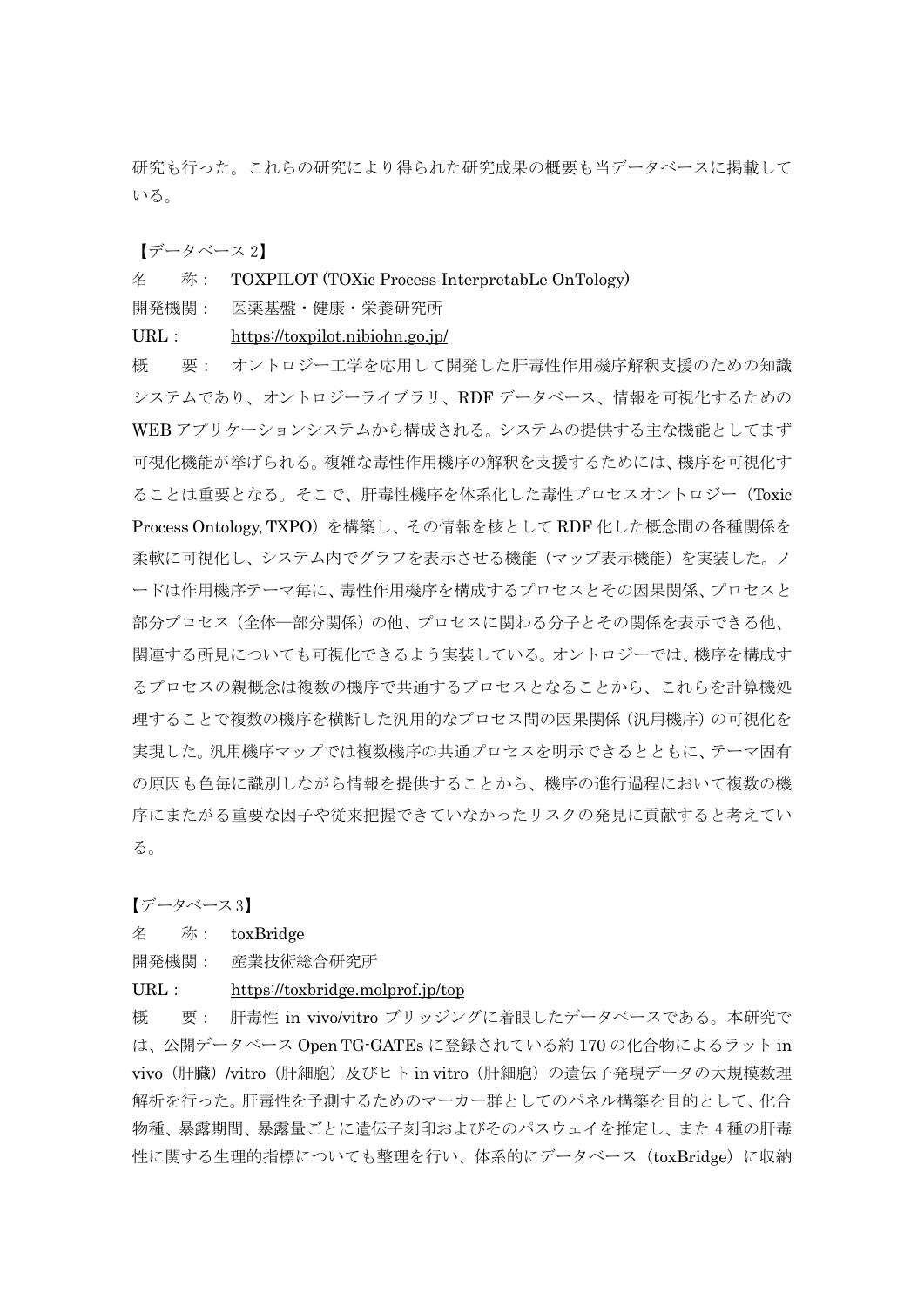した。toxBridge の特徴としては、in vivo - in vitro や in vitro ヒトーラット間のブリッジン グに着眼し、発現プロファイルのブリッジ間における様々な相関指標をデータベースに格 納しており、各種相関指標による化合物検索や遺伝子・パスウェイを検索する機能を有して いる点である。この機能により、相関指標を用いてどの化合物がブリッジングとして有意で あるか、また相関指標が優位である化合物を選択することでブリッジングにおける分子群 を選択し可視化可能としている。加えて既存情報である FDA が公開している DILI (Drug Induced Liver Injury) Rank を用い化合物を選択し、相関指標を用いることで肝毒性にお けるマーカー群となりうる分子パネルの選定を可能としている。

【予測システム 1】

名 称: DILI-PANEL

開発機関: 医薬基盤・健康・栄養研究所

URL: https://dili-panel.nibiohn.go.jp/

概 要: in vitro(ヒト肝細胞)遺伝子発現データから肝毒性マーカーパネル(ヒト肝 細胞評価系での肝毒性マーカー群)を基に肝毒性フェノタイプ別(リン脂質症など)に予測 を行うデータ駆動型(機械学習)肝毒性予測機能に加え、予測結果に対応するオントロジー に基づいた毒性機序マップ提供機能を兼ね備えたシステムである。ユーザーは、WEB 上で マイクロアレイデータを DILI-PANEL にアップロードすることで予測結果を得ることがで きる。判定結果を文章で表示するとともに、解析結果を 4 種のタイル(①肝毒性マーカーパ ネル:肝毒性フェノタイプ毎の判定結果、➁毒性機序マップ:想定される毒性機序と機序解 釈支援知識システム TOXPILOT に登録された各種関連情報へのリンク、③化合物ランキン グ:肝毒性化合物中でのランキング、④ヒートマップ:肝毒性化合物との遺伝子発現パター ン比較)で構成されるダッシュボード形式で表示する。各タイルをクリックすることにより、 詳細な情報にアクセスすることができる。

【予測システム 2】

名 称: toxRank

- 開発機関: 産業技術総合研究所
- URL: https://toxrank.molprof.jp/

概 要: toxRank は、遺伝子発現情報に基づき類似肝毒性化合物を検索する WEB サー ビスである。本プロジェクトにおいて計測された全遺伝子発現データからランクマトリク スを構築し、化合物投与時における変動遺伝子(up と down 分子刻印)を入力として、遺 伝子発現プロファイルを基に類似性検索を行い、類似化合物と有意遺伝子・パスウェイを連 携させた。toxRank では、ランクマトリクスを参照することで、類似性を評価してその結果 を表示させているが、この参照ランクマトリクスを動的に生成可能とする WEB 開発を行 った。よって、利用者が肝毒性に重要と考える遺伝子や toxBridge で得られた分子パネルか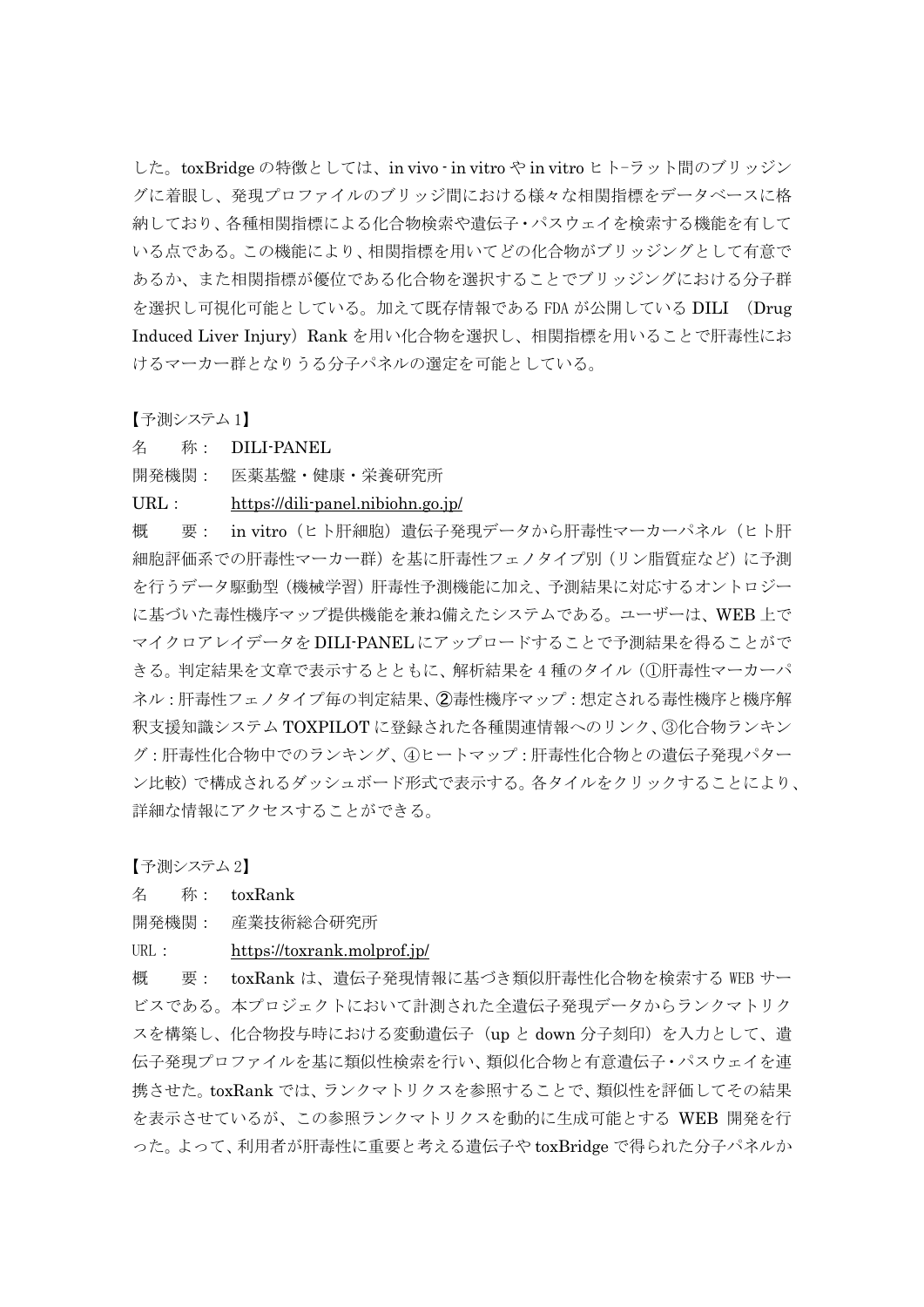ら可変ランクマトリクスを生成することが可能であり、分子パネルによる類似性検索や DILI 等の情報を付加したクラスタリングおよびネットワーク解析による肝毒性予測に繋げ ている。加えて、発現データの変動幅を考慮し、遺伝子変動を粗視化したパスウェイマトリ クスによる類似性検索機能の実装も行っている。

【予測システム 3】

名 称: LIVER/MIE-QSAR

開発機関: 明治薬科大学

URL: http://mmi-03.my-pharm.ac.jp/tox1/prediction\_groups/new

概 要: 化学構造情報から肝毒性を予測するシステムである。肝毒性の in silico 予測 を達成するため、ヒトにおける肝毒性の指標として大規模副作用データベース FAERS (JAPIC-AERS)を活用するとともに、Tox21 プロジェクトで公開されている有害性発現経 路(Adverse Outcome Pathway; AOP)における核内受容体等の分子起始反応(Molecular Initiating Event; MIE)関連活性を利用した QSAR 予測モデルの構築を、以下に述べる戦略 に基づいて実施した。本研究は①AOP の初期段階である種々核内受容体・ストレス応答パ スウェイを含む MIE を化学構造情報から予測する QSAR モデルの構築、②副作用情報デ ータベースに含まれる肝毒性関連副作用と MIE の関係の網羅的解析と統計モデルの構築、 の二段階で構成される。先ず Tox21-MIE データベースと副作用データベースを統合した解 析用データベースを構築した後、本データベースに基づき MIE と肝毒性の関係を解析する とともに、MIE 活性に基づく肝毒性予測モデルを構築した。上記の構造-MIE 活性相関予測 モデルと MIE-肝毒性相関予測モデルを組み合わせることにより、化学構造から肝毒性を予 測するシステムの構築を達成した。以上の肝毒性予測戦略において推算される各 MIE 予測 値は、毒性学的に重要な記述子として機能するため、化学構造のみから直接肝毒性を予測す るモデルに比して堅牢な予測結果が期待できる。

【予測システム 4】

#### 名 称: LUNG/MIE-QSAR

開発機関: 明治薬科大学

URL: http://mmi-03.my-pharm.ac.jp/tox1/prediction\_groups/new

概 要: 化学構造情報から医薬品に起因した間質性肺炎を予測するシステムである。 本研究は、LIVER/MIE-QSAR の構築で用いた手法の汎用性を検証するために実施したも のであり、そのため LUNG/MIE-QSAR と、同様の戦略に基づいてシステム構築を行った。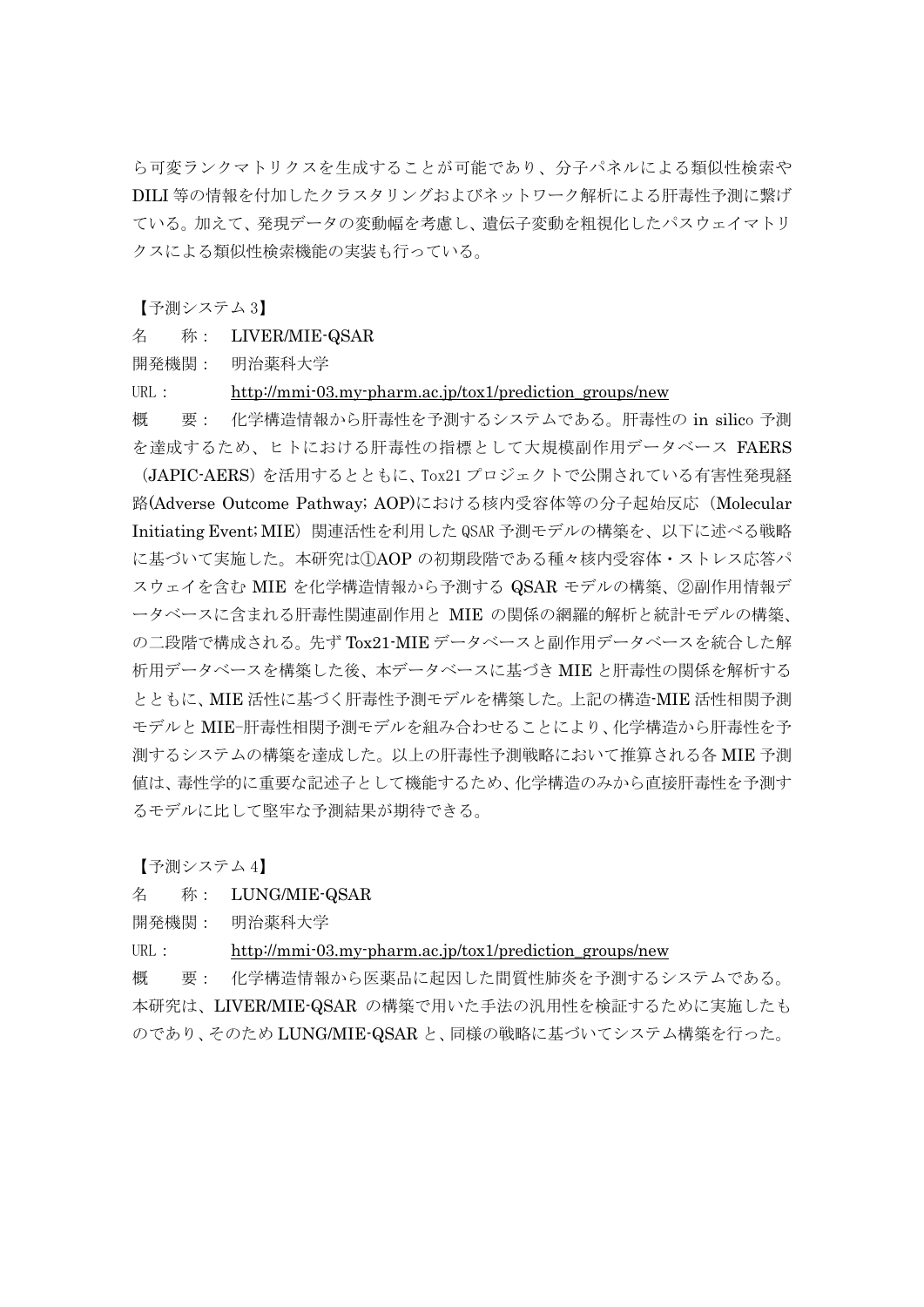## (英文)

In order to contribute to the improvement of the ability related to safety evaluation in an academic drug discovery, the five-yearly program for "Development of a Drug Discovery Informatics System" supported by Japan Agency for Medical Research and Development (AMED) was started in 2015. In this program, a collaborative project of the National Institutes of Biomedical Innovation, Health and Nutrition (NIBIOHN), National Institute of Advanced Industrial Science and Technology (AIST), Meiji Pharmaceutical University and Kumamoto University for "Development of a Liver Toxicity Informatics System" was organized. The project established 3 databases related to liver toxicity (DILI-cSEARCH, TOXPILOT, toxBridge) and 4 toxicity prediction systems (DILI-PANEL, toxRank, LIVER/MIE-QSAR, LUNG/MIE-QSAR). All databases and prediction systems can be accessed via portal site of the project (DILI-TOOLBOX, https://dili-toolbox.nibiohn.go.jp/). Details of the databases and prediction systems developed by the project are as follows.

| [Database 1] |  |  |
|--------------|--|--|
|--------------|--|--|

| Name        | DILI-cSEARCH (Drug-Induced Liver Injury information Cross-SEARCH        |
|-------------|-------------------------------------------------------------------------|
|             | system)                                                                 |
| Developer   | NIBIOHN and Kumamoto University                                         |
| URL         | https://dili-csearch.nibiohn.go.jp/                                     |
| Description | DILI-cSEARCH is a freely available database that provides comprehensive |
|             | information about liver toxicity caused by drugs and chemicals. This    |
|             | database offers cross search access to information of Open TG-GATEs,    |
|             | DrugMatrix, LINCS and LTKB (Liver Toxicity Knowledge Base) including    |
|             | in vitro/in vivo experimental conditions, toxicological profiles, gene  |
|             | expression profiles, and much more. Available data may be searched in   |
|             | various ways.                                                           |

Database 2

| Name        | TOXPILOT (TOXic Process InterpretabLe OnTology)                              |
|-------------|------------------------------------------------------------------------------|
| Developer   | <b>NIBIOHN</b>                                                               |
| URL.        | https://toxpilot.nibiohn.go.jp/                                              |
| Description | TOXPILOT is a toxic process interpretable knowledge system. Focusing on      |
|             | hepatotoxicity, TOXPILOT provides visualization maps of the toxic course,    |
|             | general course map that visualizes general toxic courses common to multiple  |
|             | specific toxic courses, and systematized knowledge for hepatotoxic processes |
|             | based on Toxic Process Ontology, TXPO.                                       |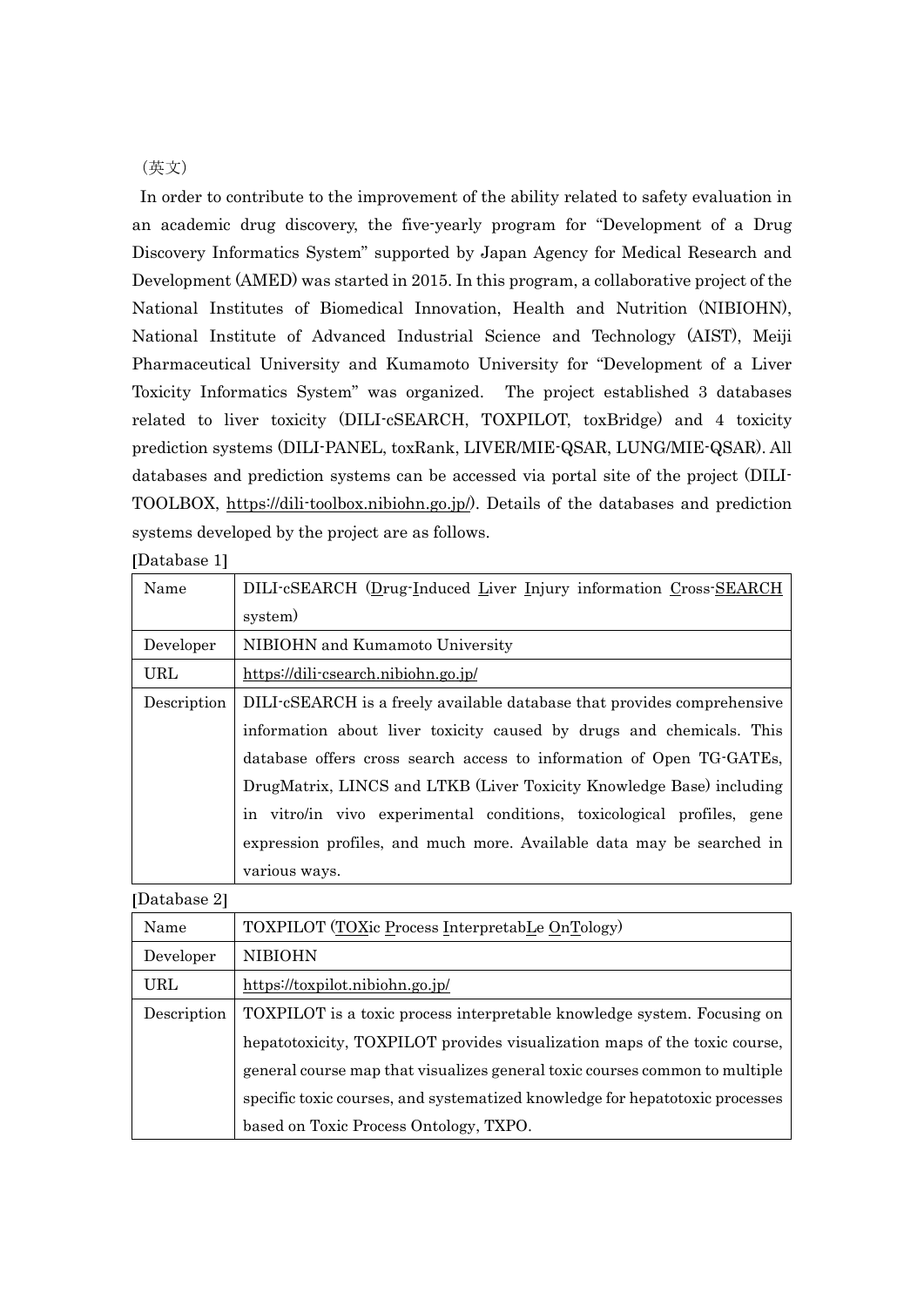| [Database 3] |  |
|--------------|--|
|--------------|--|

| Name        | toxBridge                                                                       |
|-------------|---------------------------------------------------------------------------------|
| Developer   | AIST                                                                            |
| URL         | https://toxbridge.molprof.jp/top                                                |
| Description | $tox Bridge - a statistical interpretation of building relationship between in$ |
|             | vivo and in vitro for the purpose of constructing a panel as a marker group     |
|             | for predicting hepatotoxicity. Based on the rat in vivo and human in vitro      |
|             | gene expression data, the significance of gene signatures and pathways were     |
|             | analyzed for about 170 medical compounds at four dose levels and time           |
|             | points. The characteristics of tox Bridge are focused on in vivo-in vitro and   |
|             | in vitro human-rat bridging, and various correlation indices between the        |
|             | bridges in the expression profile are stored in the database. It has the        |
|             | function of searching for compounds and searching for genes and pathways.       |
|             | This function allows the selection of which compounds are significant as        |
|             | bridging using correlation indices and creates a molecular panel in bridging    |
|             | by selecting a compound having a superior correlation index.                    |

Prediction system 1

| Name        | DILI-PANEL                                                                      |
|-------------|---------------------------------------------------------------------------------|
| Developer   | <b>NIBIOHN</b>                                                                  |
| URL         | https://dili-panel.nibiohn.go.jp/                                               |
| Description | DILI-PANEL is a prediction system of liver toxicity that was established to     |
|             | support the safety assessment and risk management for drug candidates.          |
|             | This system can automatically derive toxicological alerts from gene             |
|             | expression data of in vitro human hepatocytes using marker panel of liver       |
|             | toxicity. The marker panel of liver toxicity was established using the gene     |
|             | expression data of human primary hepatocytes in DILI-cSEARCH and                |
|             | machine learning methods. The central features of the DILI-PANEL are:           |
|             | 1. Prediction of potential risk of liver toxicity.                              |
|             | 2. Identification of potential mechanism of liver toxicity using liver toxicity |
|             | mechanism maps.                                                                 |

Prediction system 2

| Name        | toxRank                                                                     |
|-------------|-----------------------------------------------------------------------------|
| Developer   | <b>AIST</b>                                                                 |
| URL         | https://toxrank.molprof.jp/                                                 |
| Description | toxRank – rank analyses of drugs using rat in vivo/vitro and human in vitro |
|             | gene expression data. Given a signature of query drug, toxRank computes     |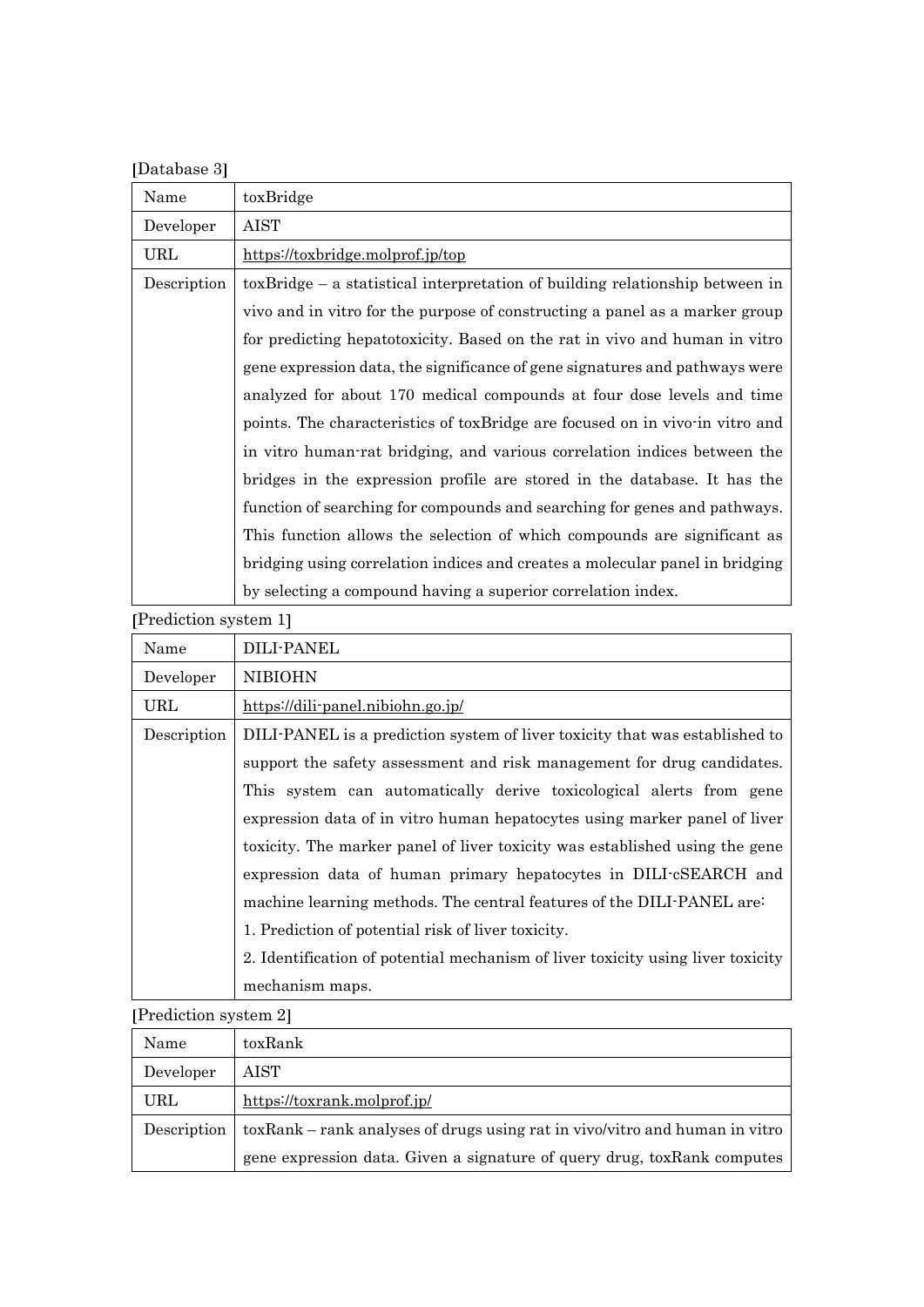| the similarity with reference to expression profiles which are developed rank |
|-------------------------------------------------------------------------------|
| matrix data. It is possible to generate flexible rank matrix from genes that  |
| users consider important for hepatotoxicity and molecular panels obtained     |
| with toxBridge.                                                               |

Prediction system 3

| Name        | LIVER/MIE-QSAR                                                                   |
|-------------|----------------------------------------------------------------------------------|
| Developer   | Meiji Pharmaceutical University                                                  |
| URL         | http://mmi-03.my-pharm.ac.jp/tox1/prediction groups/new                          |
| Description | As part of QSAR, LIVER/MIE-QSAR system has served as predictor for 59            |
|             | types of activities of molecular initiating events (MIE). Within the system,     |
|             | MIE activities such as nuclear receptors and stress response pathways are        |
|             | predictable through machine learning. The prediction effectively deals with      |
|             | the toxicity of drug-induced liver injury (DILI) based on the computation of     |
|             | their chemical structure. Consequently, the system can be used to target         |
|             | drugs of low molecular weight analogues and predicts their induction of          |
|             | cytotoxic liver injury, cholestatic liver injury, and liver cancer. On the other |
|             | hand, the prediction of MIE can be generally applied in targeting a wider        |
|             | range of compounds of low molecular weight including pharmaceuticals and         |
|             | chemicals.                                                                       |

Prediction system 4

| Name        | LUNG/MIE-QSAR                                                        |
|-------------|----------------------------------------------------------------------|
| Developer   | Meiji Pharmaceutical University                                      |
| URL         | http://mmi-03.my-pharm.ac.jp/tox1/prediction groups/new              |
| Description | Based on the same method and considering hepatotoxicity, a LUNG/MIE- |
|             | QSAR system for predicting interstitial lung disease was developed.  |